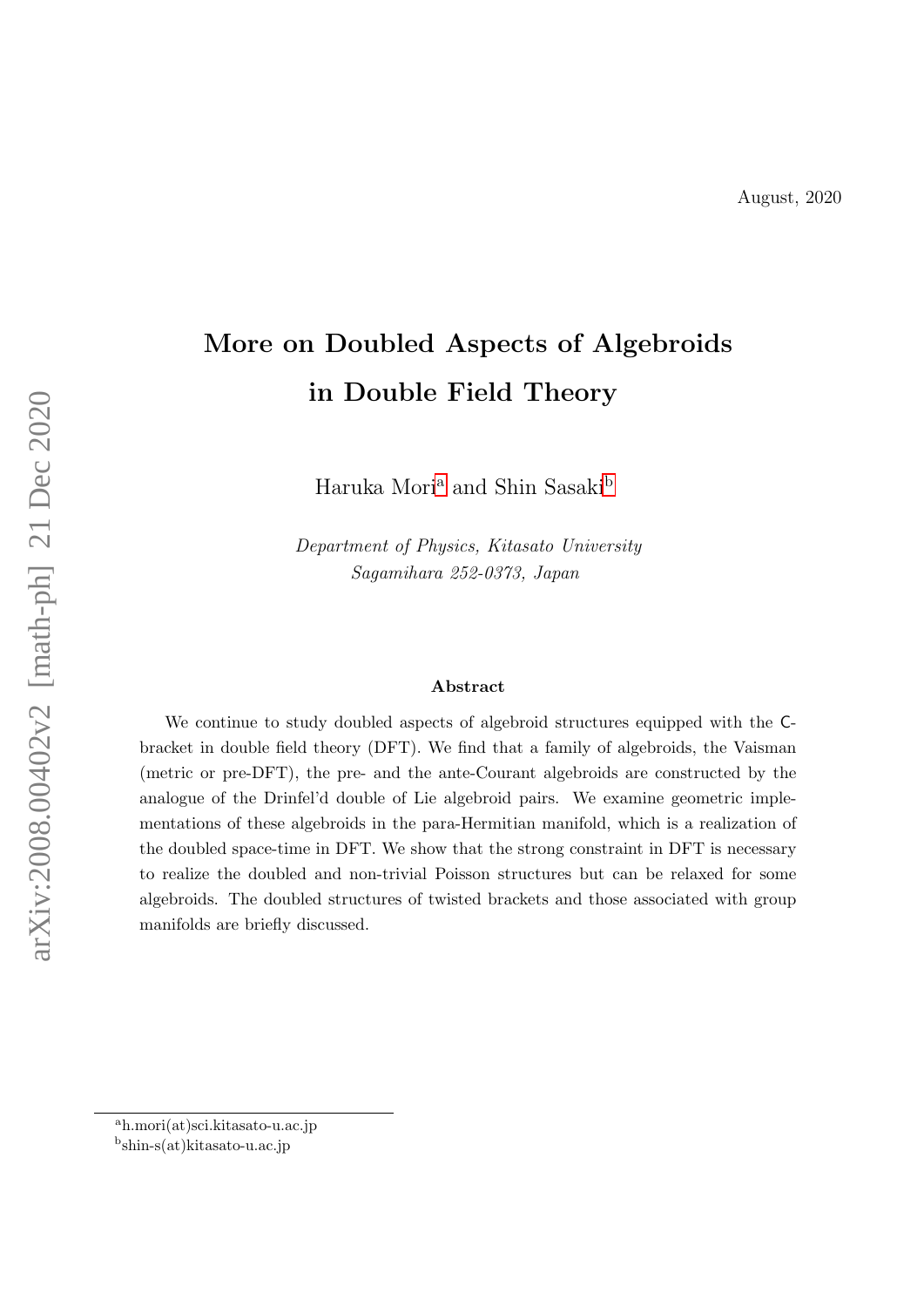## 1 Introduction

String theory is a candidate of quantum gravity theory. Since the fundamental string probes space-time as a one-dimensional object, the geometry in string theory exhibits quite different properties compared with that of Einstein gravity. Dualities, that relate various consistent superstring theories, play important roles to explore the geometry behind string theories. Among other things, T-duality is one of the most familiar duality in string theory. When a closed string winds around compact space directions, the energy spectrum depends on the discretized Kaluza-Klein (KK) momentum modes  $n \in \mathbb{Z}$  and the winding modes  $w \in \mathbb{Z}$  of the string. The energy density is invariant under the exchange of  $n$  and  $w$  together with the inversion of the radius R of the compact space  $R \leftrightarrow \alpha'/R$ . Here  $\alpha'$  is the string slope parameter. This symmetry is called T-duality. However this duality is not realized manifestly in the theory.

String theory with manifest T-duality has been developed first in [\[1\]](#page-22-0). Recently, an effective theory that realizes manifest T-duality has been proposed [\[2\]](#page-22-1). In this theory, T-duality is manifestly realized by introducing the Fourier dual of the winding momentum – the winding coordinate  $\tilde{x}_{\mu}$  – in addition to the ordinary space-time coordinate  $x^{\mu}$ . Therefore the space-time is effectively doubled and it is called the doubled space-time. It was pointed out that the doubled space-time is naturally incorporated in a para-Hermitian (Kähler) manifold  $[3, 4]$  $[3, 4]$ . An effective supergravity theory defined in the doubled space-time with manifest T-duality is called doubled field theory (DFT). Since the dimension of the space-time is doubled, it is necessary to impose a constraint to any quantities in DFT to obtain a physical space-time. There are two constraints in DFT [\[5\]](#page-22-4). One is the weak constraint given by  $\partial_{\mu} \tilde{\partial}^{\mu} \Psi = 0$ . This is equivarent to the level matching condition of closed strings [\[2\]](#page-22-1). The other is the strong constraint represented by  $\partial^{\mu}\Psi\partial_{\mu}\Phi+\partial_{\mu}\Psi\partial^{\mu}\Phi=0$ . Here  $\Psi, \Phi$  are all the quantities (tensor fields and gauge parameters) defined in the doubled space-time. The strong constraint is nessesary to close the gauge algebra in DFT.

It is known that DFT exhibits a gauge symmetry that inherits the diffeomorphism of the tensor fields and the Abelian gauge symmetry of the B-field. The gauge symmetry of DFT is governed by a bracket, called the C-bracket, which is a generalization of the Courant bracket appearing in the context of generalized geometry [\[6,](#page-22-5)[7\]](#page-23-0). The C-bracket defines various algebraic structures on the doubled space-time. Among other things, the Vaisman algebroid (the metric algebroid in [\[3,](#page-22-2)[4,](#page-22-3)[8,](#page-23-1)[9\]](#page-23-2) or the pre-DFT algebroid in [\[10\]](#page-23-3)) is the most natural algebroid appearing in the para-Hermitian manifold. Under the strong constraint, the C-bracket reduces to the Courant bracket and the Vaisman algebroid reduces to the Courant algebroid [\[11\]](#page-23-4).

In the formulation of DFT, relevant ingredients (space-time, vectors, tensors, symmetries) are all doubled. From the mathematical viewpoint, these doubled structures are shown up as the Drinfel'd double of algebroids. Indeed, it is known that the Courant algebroid appearing in the DFT is obtained by the Drinfel'd double of a Lie bialgebroid [\[6\]](#page-22-5). We have shown that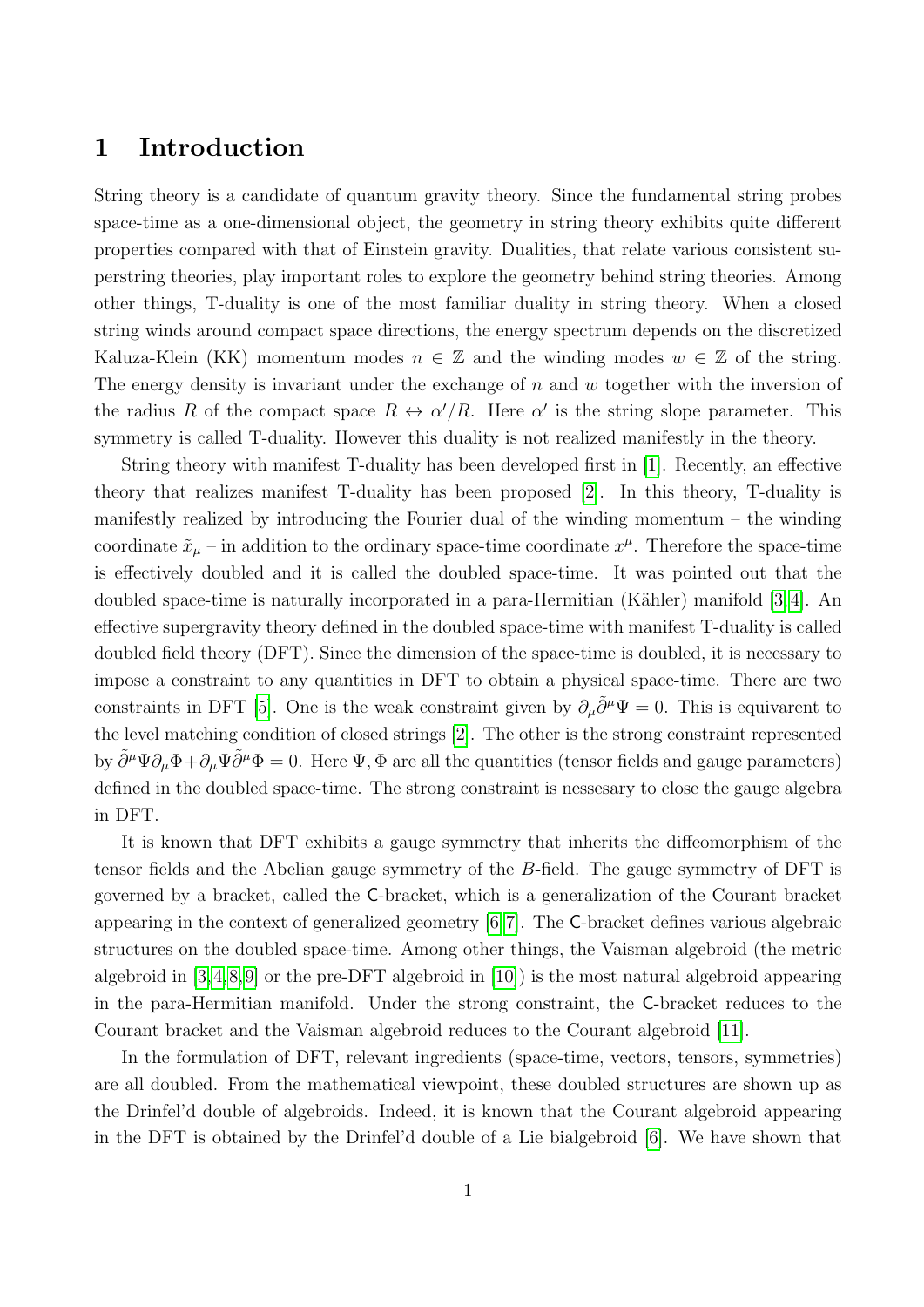this property is inherited to the Vaisman algebroid [\[12\]](#page-23-5). Given a pair of Lie algebroids with the C-bracket and appropriate algebroid structures, the Vaisman algebroid is obtained by an analogue of the Drinfel'd double. On the other hand, the Drinfel'd double is a key ingredient of the Poisson-Lie T-duality (plurality) [\[13–](#page-23-6)[15\]](#page-23-7), and U-duality [\[16](#page-23-8)[–19\]](#page-23-9). The Poisson-Lie T-duality is a generalization of T-duality in string theory defined on a group manifold. Even though its physical meaning is still mysterious, it provides various meaningful results including solution generating technique [\[20–](#page-23-10)[24\]](#page-24-0), integrable deformations of string theory and applications to the AdS/CFT correspondence [\[25\]](#page-24-1). The Poisson-Lie T-duality is based on a choice of the Manin triple decompositions behind the Drinfel'd double for a group manifold  $G$ . A Manin triple is defined for a Lie bialgebra associated with a Poisson-Lie group  $G$ . Therefore the doubled nature of algebras (algebroids) is an essential feature of T-duality and its generalizations.

In this paper, we study doubled aspects of algebroids behind DFT. As we will discuss below, there are several possible algebroid structures which encompasses the doubled nature and the C-bracket in DFT. We stress that our analysis can be applied to DFT on curved or group manifolds  $M$ . When the underling manifold is a Lie group, one can define globally defined leftinvariant vector fields on  $M$ . The Lie algebra of this left-invariant vector fields is isomorphic to the Lie algebra  $\mathfrak g$  of G. Indeed, if G is a Drinfel'd double, then,  $\mathfrak g$  becomes a Lie bialgebra.

The organization of this paper is as follows. In the next section, we present a brief overview of the Courant algebroid and its doubled structure. We also make a brief overview our previous work [\[12\]](#page-23-5) where the doubled structure of the Vaisman algebroid was discussed. We then classify a family of algebroids equipped with the C-bracket and those respect the doubled structure. They originate from the Vaisman algebroid and settle down to the Courant algebroid under the appropriate conditions. In Section [3,](#page-8-0) we then study the doubled aspects of these algebroids. We study consistency conditions for these algebroids step by step. A careful analysis reveals that weaker versions of the Courant algebroids, known as the pre- and the ante-Courant algebroids discussed in [\[10\]](#page-23-3) are build out of Lie algebroid pairs. We show that the doubled nature of the pre-Courant algebroid allows non-trivial Poisson structures. In Section [4,](#page-11-0) we study geometric realizations of these algebroids in DFT. We consider the para-Hermitian manifold as a natural arena of the doubled space-time. We then show that the various algebroid structures arise in the tangent bundle of the para-Hermitian manifold. In the implementation of these algebroids in the para-Hermitian manifold, we find that relaxed versions of the strong constraint is necessary for the doubled structures. We also study the consistency conditions of fluxes and doubled structures in the para-Hermitian manifold. In Section [5,](#page-19-0) we briefly discuss the doubled structures in a group manifold. Section [6](#page-20-0) is the conclusion and discussions.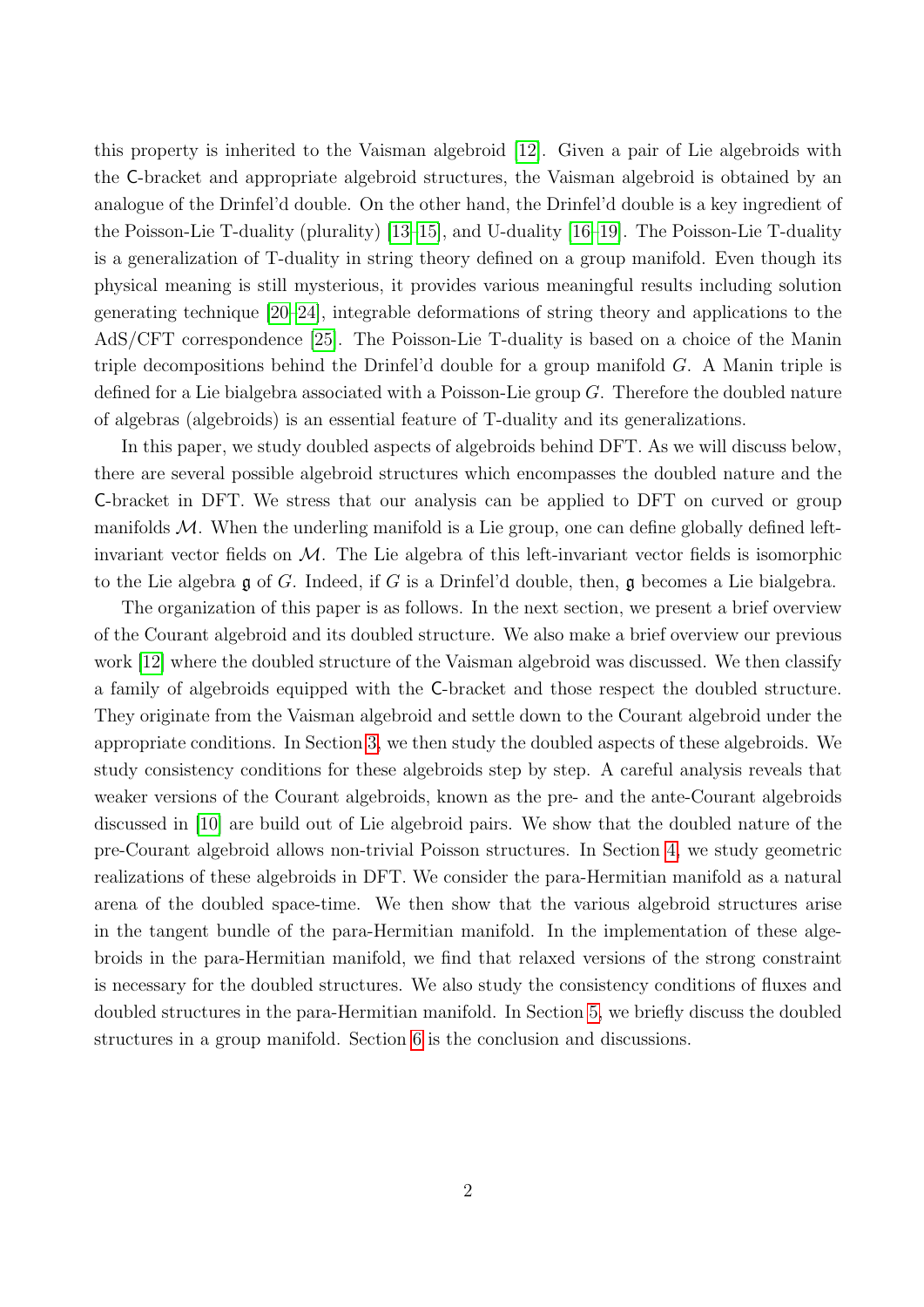## 2 Courant and Vaisman algebroids and their doubled structures

In this section, we introduce the Courant and the Vaisman algebroids that appear in DFT. We then classify several kinds of algebroids equipped with the C-bracket.

We first introduce Lie algebroids. Let E be a vector bundle over a manifold  $M$ . A skewsymmetric bracket  $[\cdot,\cdot]_E : \Gamma(E) \times \Gamma(E) \to \Gamma(E)$  that satisfies the Jacobi identity is defined. We also introduce a bundle map called the anchor  $\rho_E : E \to TM$ . Then, a Lie algebroid E is defined by  $(E, [\cdot, \cdot]_E, \rho_E)$ . By the dual vector bundle  $E^*$ , we can also define the dual Lie algebroid  $(E^*, [\cdot, \cdot]_{E^*}, \rho_{E^*}).$ 

We are interested in the algebraic structure defined by the following C-bracket:

<span id="page-3-1"></span>
$$
[e_1, e_2]_{\mathsf{C}} = [X_1, X_2]_E + \mathcal{L}_{\xi_1} X_2 - \mathcal{L}_{\xi_2} X_1 - \mathbf{d}_*(e_1, e_2)_{-} + [\xi_1, \xi_2]_{E^*} + \mathcal{L}_{X_1} \xi_2 - \mathcal{L}_{X_2} \xi_1 + \mathbf{d}(e_1, e_2)_{-}.
$$
\n(1)

where  $X_i \in \Gamma(E), \xi_i \in \Gamma(E^*), e_i = X_i + \xi_1 \in \Gamma(E \oplus E^*), d, d_*$  and  $\mathcal{L}_X, \mathcal{L}_\xi$  are the exterior derivatives and the Lie derivatives on  $\Gamma(\wedge^p E)$ ,  $\Gamma(\wedge^p E^*)$ , respectively. A non-degenerate bilinear form  $(e_1, e_2)$ <sub>-</sub>, whose explicit form will be given later, has been introduced. The C-bracket governs the  $O(D, D)$  T-duality covariant gauge symmetry in DFT [\[2\]](#page-22-1).

The Vaisman algebroid is one of the notable structure defined by the C-bracket. This algebroid has initially been introduced as a metric algebroid in [\[3,](#page-22-2) [4\]](#page-22-3). The pre-DFT algebroid discussed in [\[10\]](#page-23-3) also refers to the same algebroid. The Vaisman algebroid is defined by the following structures. Let  $V$  be a vector bundle over M. We introduce a skew-symmetric bracket  $[\cdot,\cdot]_V : \Gamma(\mathcal{V}) \times \Gamma(\mathcal{V}) \to \Gamma(\mathcal{V})$  called the Vaisman bracket. The anchor  $\rho_V$  is defined by a bundle map  $V \to TM$ . In addition, we introduce a symmetric bilinear form  $(\cdot, \cdot): V \times V \to \mathbb{R}$ . Then,  $(V, [\cdot, \cdot]_V, \rho_V, (\cdot, \cdot))$  defines a Vaisman algebroid if the following two axioms are satisfied.

**Axiom V1.** For any  $e_1, e_2 \in \Gamma(\mathcal{V}), f \in C^{\infty}(M)$ ,

<span id="page-3-2"></span><span id="page-3-0"></span>
$$
[e_1, fe_2]_V = f[e_1, e_2]_V + (\rho_V(e_1) \cdot f)e_2 - (e_1, e_2)\mathcal{D}f. \tag{2}
$$

where  $\mathcal D$  is a map from  $C^{\infty}(M) \to \Gamma(\mathcal V)$ .

**Axiom V2.** For any  $e_1, e_2, e_3 \in \Gamma(\mathcal{V})$ , we have the compatibility condition between the bilinear form  $(\cdot, \cdot)$  and the anchor  $\rho_V$ :

$$
\rho_V(e_1) \cdot (e_2, e_3) = ([e_1, e_2]_V + \mathcal{D}(e_1, e_2), e_3) + (e_2, [e_1, e_3]_V + \mathcal{D}(e_1, e_3)).
$$
\n(3)

In the following, we show that a Vaisman algebroid equipped with the C-bracket is constructed by the Lie algebroid pair E and  $E^*$  [\[12\]](#page-23-5). Sections on the Lie algebroids  $E, E^*$  are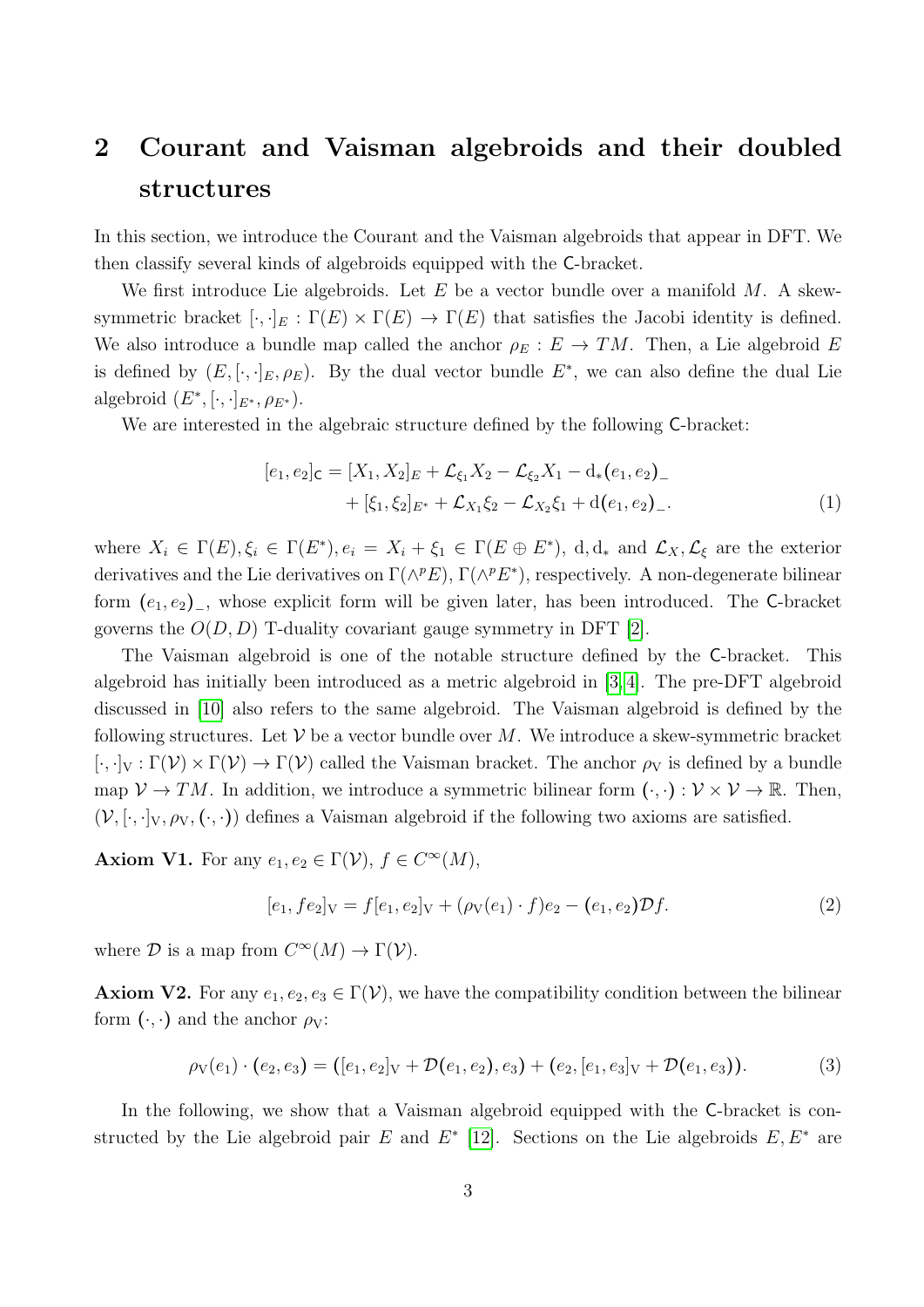denoted by  $X_i \in \Gamma(E)$  and  $\xi_i \in \Gamma(E^*)$ , respectively. Next, we define a new vector bundle  $\mathcal{V} = E \oplus E^*$  over M. Then an element in  $\Gamma(\mathcal{V})$  is denoted by  $e_i = X_i + \xi_i$ . We define the non-degenerate bilinear forms  $(\cdot, \cdot)_\pm$  on  $\Gamma(\mathcal{V})$  by the inner product  $\langle \cdot, \cdot \rangle$  between E and  $E^*$ :

$$
(e_1, e_2)_{\pm} = \frac{1}{2} (\langle \xi_1, X_2 \rangle \pm \langle \xi_2, X_1 \rangle).
$$
 (4)

We define the anchor  $\rho_V$  as

$$
\rho_V(e_i) = \rho_E(X_i) + \rho_{E^*}(\xi_i),\tag{5}
$$

where  $\rho_E, \rho_{E^*}$  are the anchors of the Lie algebroids  $E, E^*$ . We finally introduce the map  $\mathcal D$  as

<span id="page-4-1"></span>
$$
(\mathcal{D}f, e_i)_+ = \frac{1}{2}\rho_V(e_i)f, \quad f \in C^\infty(M). \tag{6}
$$

Together with the definition of  $\rho_V$  above, we can denote  $\mathcal{D} = d + d_*$ , where d,  $d_*$  are exterior derivatives on  $E^*$  and  $E$ . With these definitions at hand, we now provide a brief summary of the proof for the Axioms V1 and V2 (see [\[12\]](#page-23-5) for details). First, we confirm the condition  $(2)$ for Axiom V1. Using the explicit form of the C-bracket [\(1\)](#page-3-1) and the general properties of the Lie derivatives  $\mathcal{L}_{X_1}, \mathcal{L}_{\xi_i}$  [\[26\]](#page-24-2), the left-hand side of the equation [\(2\)](#page-3-0) is expanded and evaluated as

<span id="page-4-0"></span>
$$
[X_1, fX_2]_C = f[X_1, X_2]_C + (\rho_E(X_1) \cdot f)X_2,
$$
  
\n
$$
[X_1, f\xi_2]_C = f[X_1, \xi_2]_C + (\rho_E(X_1) \cdot f)\xi_2 - \frac{1}{2}\mathcal{D}f\langle\xi_2, X_1\rangle,
$$
  
\n
$$
[\xi_1, fX_2]_C = f[\xi_1, X_2]_C + (\rho_{E^*}(\xi_1) \cdot f)X_2 - \frac{1}{2}\mathcal{D}f\langle\xi_1, X_2\rangle,
$$
  
\n
$$
[\xi_1, f\xi_2]_C = f[\xi_1, \xi_2]_C + (\rho_{E^*}(\xi_1) \cdot f)\xi_2.
$$
\n(7)

It is obvious that the condition [\(2\)](#page-3-0) is satisfied by summing up all the four equations in [\(7\)](#page-4-0). Therefore, Axiom V1 holds by the structure  $(\mathcal{V}, [\cdot, \cdot]_C, \rho_V, (\cdot, \cdot)_+$ .

Next, we confirm Axiom V2 defined by the equation [\(3\)](#page-3-2). Since the Vaisman bracket is given by the C-bracket, we can show the following relation by the direct calculations:

$$
([e_1, e_2]_V, e_3)_+ = T(e_1, e_2, e_3) + \frac{1}{2}\rho_V(e_1) \cdot (e_2, e_3)_+ - \frac{1}{2}\rho_V(e_2) \cdot (e_1, e_3)_+ (e_3, e_2)_+ - \frac{1}{2}\rho_V(e_3) \cdot (e_1, e_2)_+,
$$
\n(8)

where  $T(e_1, e_2, e_3)$  is defined by

$$
T(e_1, e_2, e_3) = \frac{1}{3} (([e_1, e_2]_V, e_3)_+ + \text{c.p.}).
$$
\n(9)

Here, c.p. stands for terms with the cyclic permutations of 1,2,3. By the definition of the anchor  $\rho_V$  in [\(6\)](#page-4-1), we have

$$
\frac{1}{2}\rho_V(e_1) \cdot (e_3, e_2)_+ = (\mathcal{D}(e_3, e_2)_+, e_1)_+.
$$
\n(10)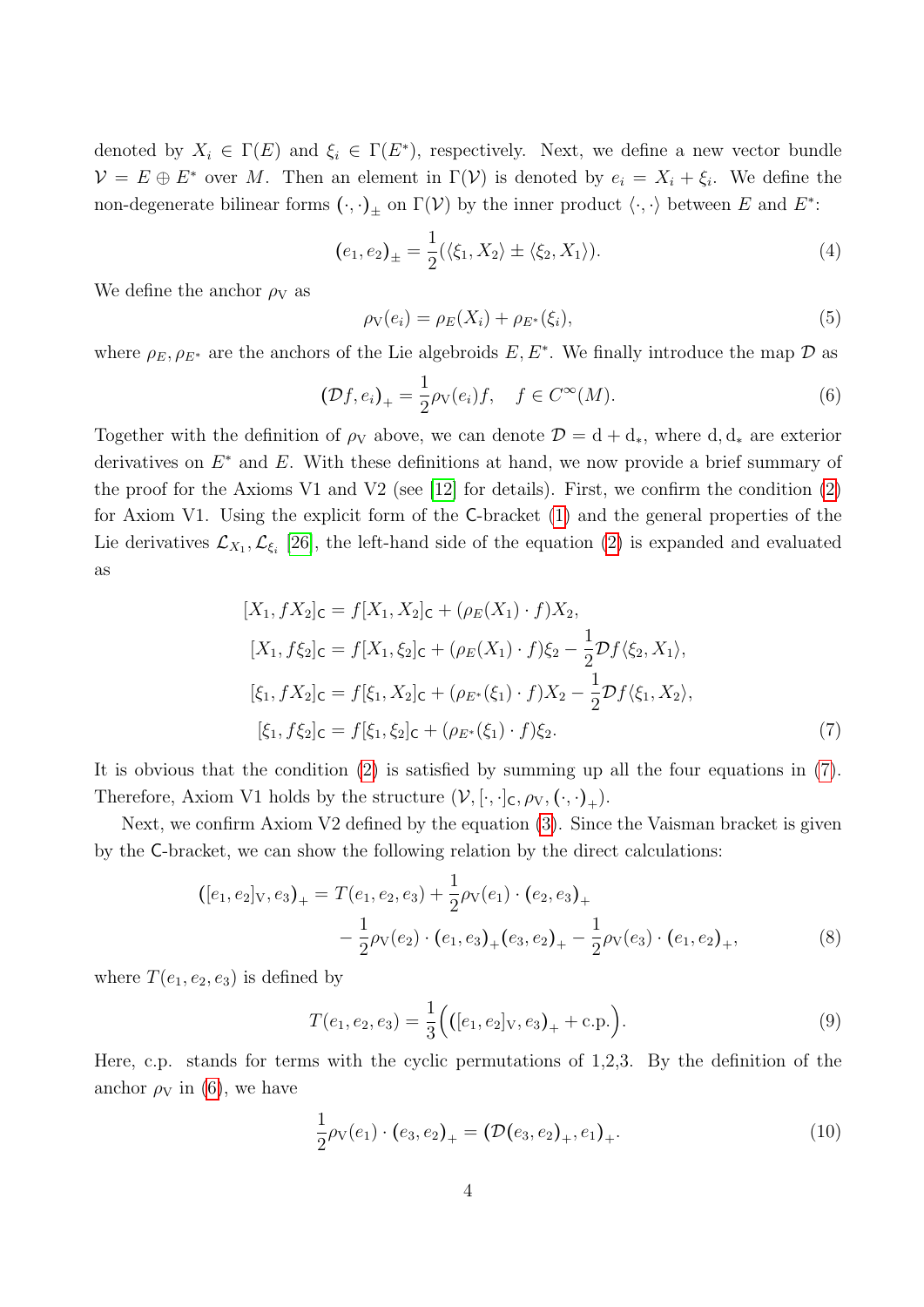With these results, one finds that the condition [\(3\)](#page-3-2) holds. Therefore, the quadruple  $(\mathcal{V}, \cdot, \cdot]_C$ ,  $(\rho_V, (\cdot, \cdot)_+)$  satisfies Axioms V1, V2 and define a Vaisman algebroid. Since we introduce  $E \oplus E^*$ as the vector bundle  $\mathcal{V}$ , we call this procedure the "double" of E and  $E^*$ .

On the other hand, there is another algebraic structure described by the C-bracket. This is known as the Courant algebroid. This is defined as follows. Let  $\mathcal C$  be a vector bundle over  $M$ . We define a skew-symmetric bracket  $[\cdot,\cdot]_c : \Gamma(\mathcal{C}) \times \Gamma(\mathcal{C}) \to \Gamma(\mathcal{C})$  called the Courant bracket and a bilinear form  $(\cdot, \cdot) : \Gamma(\mathcal{C}) \times \Gamma(\mathcal{C}) \to \mathbb{R}$ . The set of these structures  $(\mathcal{C}, [\cdot, \cdot]_c, \rho_c, (\cdot, \cdot))$  becomes a Courant algebroid if the following axioms are satisfied.

**Axiom C1.** For any  $e_1, e_2, e_3 \in \Gamma(\mathcal{C})$ , the Jacobiator of  $[\cdot, \cdot]_c$  is given by

<span id="page-5-2"></span>
$$
[[e_1, e_2]_c, e_3]_c + c.p. = \mathcal{D}T(e_1, e_2, e_3), \tag{11}
$$

where D is the map  $C^{\infty}(M) \to \Gamma(\mathcal{C}), T(e_1, e_2, e_3) = \frac{1}{3}([e_1, e_2]_c, e_3) + c.p.$  and c.p. is the cyclic permutations.

**Axiom C2.** For any  $e_1, e_2 \in \Gamma(\mathcal{C}),$ 

<span id="page-5-1"></span>
$$
\rho_{\rm c}([e_1, e_2]_{\rm c}) = [\rho_{\rm c}(e_1), \rho_{\rm c}(e_2)]. \tag{12}
$$

Here,  $[\cdot, \cdot]$  is the Lie bracket on  $TM$ .

**Axiom C3.** For any  $e_1, e_2 \in \Gamma(\mathcal{C}), f \in C^{\infty}(M)$ ,

$$
[e_1, fe_2]_c = f[e_1, e_2]_c + (\rho_c(e_1) \cdot f)e_2 - (e_1, e_2)\mathcal{D}f. \tag{13}
$$

**Axiom C4.**  $\rho_c \cdot \mathcal{D} = 0$ , namely, for any  $f, g \in C^{\infty}(M)$ , we have

<span id="page-5-0"></span>
$$
(\mathcal{D}f, \mathcal{D}g) = 0.\tag{14}
$$

**Axiom C5.** We have the compatibility condition between the bilinear form  $(\cdot, \cdot)$  and the anchor  $\rho_c$  as follows. For any  $e_1, e_2, e_3 \in \Gamma(\mathcal{C}),$ 

$$
\rho_{\rm c}(e_1) \cdot (e_2, e_3) = ([e_1, e_2]_{\rm c} + \mathcal{D}(e_1, e_2), e_3) + (e_2, [e_1, e_3]_{\rm c} + \mathcal{D}(e_1, e_3)). \tag{15}
$$

One finds that Axioms C3 and C5 correspond to Axioms V1 and V2 respectively. In this sense, any Courant algebroids are Vaisman algebroids but the converse is not true. Indeed, the Vaisman algebroid  $(\mathcal{V}, [\cdot,\cdot]_{\mathsf{C}}, \rho_{\mathsf{V}}, (\cdot,\cdot)_{+})$  made from the double above does not have a Courant algebroid structure in general. The Jacobiator of the C-bracket is calculated as

$$
[[e_1, e_2]_C, e_3]_C + c.p. = \mathcal{D}T(e_1, e_2, e_3) - (J_1 + J_2 + c.p.).
$$
\n(16)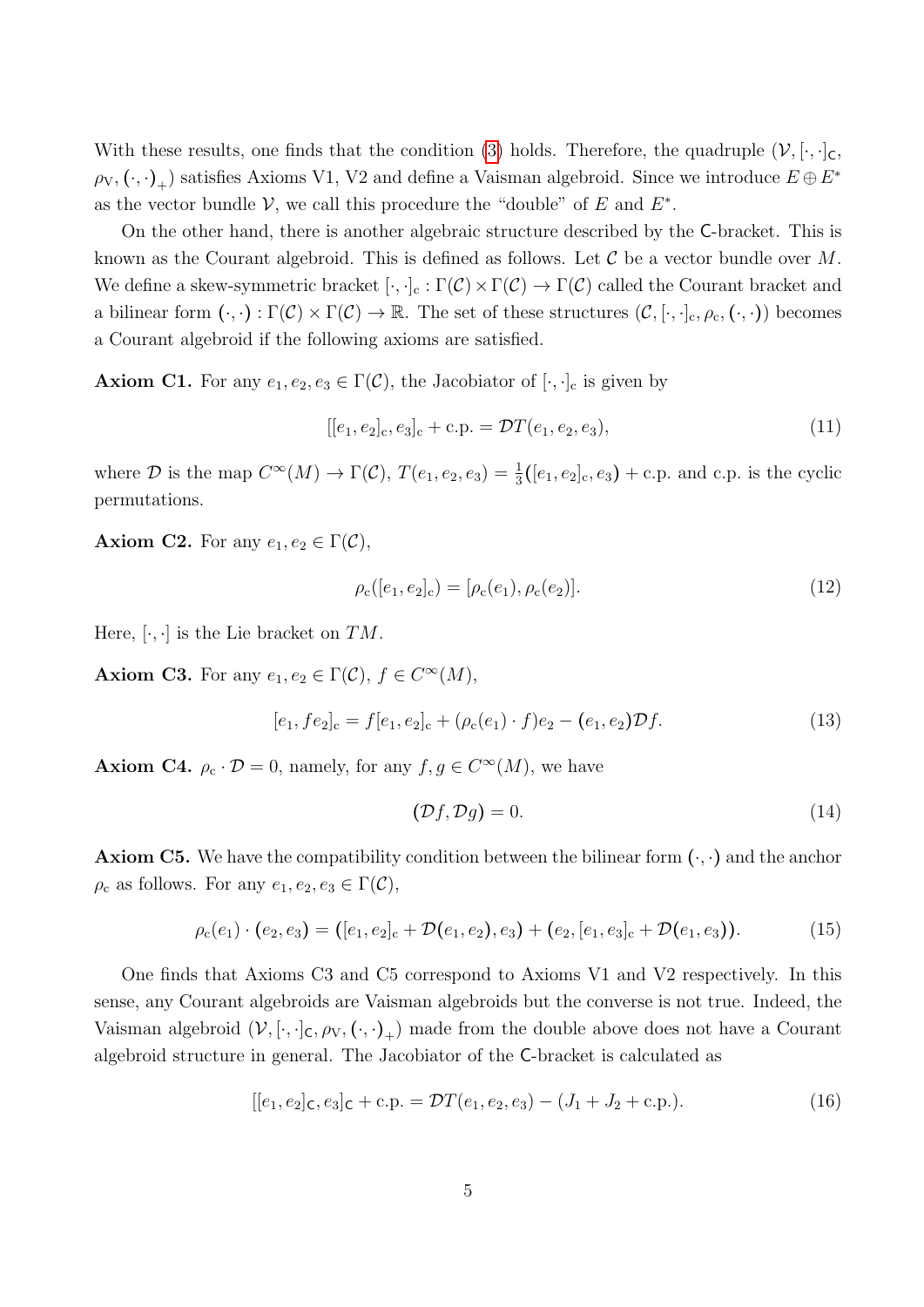where  $J_1, J_2$  have been defined by

$$
J_1 = \iota_{X_3} \Big( d[\xi_1, \xi_2]_{E^*} - \mathcal{L}_{\xi_1} d\xi_2 + \mathcal{L}_{\xi_2} d\xi_1 \Big) + \iota_{\xi_3} \Big( d_* [X_1, X_2]_E - \mathcal{L}_{X_1} d_* X_2 + \mathcal{L}_{X_2} d_* X_1 \Big),
$$
  
\n
$$
J_2 = \Big( \mathcal{L}_{d_*\left(e_1, e_2\right)} \xi_3 + [d(e_1, e_2)_{-}, \xi_3]_{E^*} \Big) - \Big( \mathcal{L}_{d(e_1, e_2)} \big[ X_3 + [d_*\left(e_1, e_2\right)_{-}, X_3]_E \Big).
$$
\n(17)

The terms  $J_1$  and  $J_2$  do not vanish in general. Therefore, Axiom C1 is broken for the Vaisman algebroid  $(V, [\cdot, \cdot]_C, \rho_V, (\cdot, \cdot)_+)$ . However, one can show that  $J_1$  and  $J_2$  vanish by imposing the following derivation condition for  $d_*$  for all  $X, Y \in \Gamma(E)$  [\[6\]](#page-22-5):

<span id="page-6-0"></span>
$$
d_*[X,Y]_S = [d_*X,Y]_S + [X,d_*Y]_S.
$$
\n(18)

Here,  $[\cdot, \cdot]_S$  is the Schouten-Nijenhuis bracket on  $\Gamma(\wedge^p E)$  [\[26\]](#page-24-2). Similarly, one can confirm that Axioms C2 and C4 follow from the condition [\(18\)](#page-6-0) [\[12\]](#page-23-5). Therefore, the Vaisman algebroid  $(V, [\cdot, \cdot]_C, \rho_V, (\cdot, \cdot)_+)$  becomes a Courant algebroid when the derivation condition [\(18\)](#page-6-0) is imposed. It has been discussed that the Courant algebroid  $(V, [\cdot, \cdot]_C, \rho_V, (\cdot, \cdot)_+)$  is constructed by the Drinfel'd double of a Lie bialgebroid [\[6\]](#page-22-5). The Lie bialgebroid is defined by a pair of dual Lie algebroids  $(E, E^*)$  together with the derivation condition [\(18\)](#page-6-0). When a pair  $(E, E^*)$  is a Lie bialgebroid,  $(E^*, E)$  also becomes a Lie bialgebroid. Then, as with  $(18)$ , the following relation also holds:

<span id="page-6-2"></span>
$$
d[\xi, \eta]_{S^*} = [d\xi, \eta]_{S^*} + [\xi, d\eta]_{S^*}.
$$
\n(19)

Now, we are interested in what kind of algebroids equipped with the C-bracket are allowed other than the Vaisman and the Courant algebroids. As we have shown above, the derivation condition [\(18\)](#page-6-0) is necessary for the Courant algebroid and it implies the strong constraint in DFT in a specific geometric realization [\[12\]](#page-23-5). However it seems to be too strong. Indeed, teh derivation condition [\(18\)](#page-6-0) is a sufficient condition for the strong constraint. We would like to study whether the relaxation of the strong constraint is possible or not by examining the intermediate structures between the Vaisman and the Courant algebroids.

First, we focus on each Axiom and write down all the possible algebroid structures that with the C-bracket. In general, Axioms C1-C5 of a Courant algebroid are not independent with each other [\[27\]](#page-24-3). Indeed, Axiom C5 implies C3, and C2 implies C4. Only Axiom C1 is independent of the other Axioms. Therefore, the possible combinations of Axioms in the general case are found to be

<span id="page-6-1"></span>(C1), (C3), (C4), (C2, C4), (C3, C5), (C1, C3), (C1, C4), (C3, C4), (C1, C2, C4), (C1, C3, C4), (C1, C3, C5), (C2, C3, C4), (C3, C4, C5), (C1, C2, C3, C4), (C1, C3, C4, C5), (C2, C3, C4, C5), (C1, C2, C3, C4, C5). (20)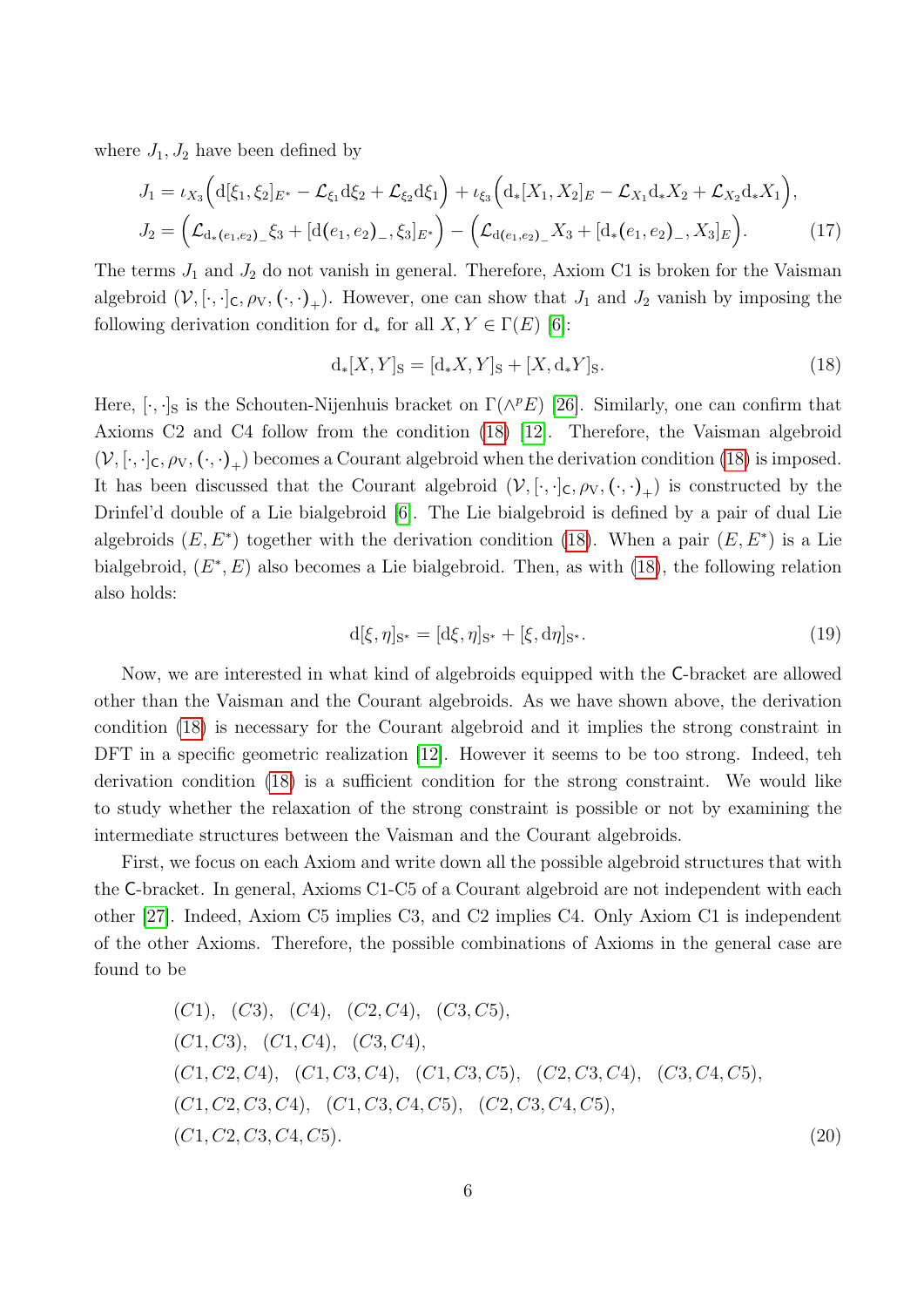

<span id="page-7-1"></span>Figure 1: A list of algebroids allowed by the combinations of Axioms C1- C5. They are classified into the two sequences according to the logical structures of axioms.

However, as we have seen above, an algebroid made by the double together with the C-bracket [\(1\)](#page-3-1) necessarily satisfies Axioms C3 and C5. Thus the possible combinations of [\(20\)](#page-6-1) reduces to the following ones:

<span id="page-7-0"></span>
$$
(C3, C5), (C1, C3, C5), (C3, C4, C5), (C1, C2, C3, C4, C5), (C1, C2, C3, C4, C5).
$$
\n
$$
(21)
$$

In  $(21)$ ,  $(C1, C2, C3, C4, C5)$  and  $(C3, C5)$  correspond to the Courant and the Vaisman algebroids, respectively. An algebroid defined by (C2, C3, C4, C5) is known to be the pre-Courant algebroid [\[28\]](#page-24-4). An algebroid by  $(C3, C4, C5)$  has been introduced in [\[10\]](#page-23-3) and is called the ante-Courant algebroid. On the other hand, the other possibilities  $(C1, C3, C5)$ ,  $(C1, C3, C4, C5)$ have not been discussed in the literature. Since Axiom C1 means the (modified) Jacobi identity, we call  $(C1, C3, C5)$  the Jacobi Vaisman algebroid while  $(C1, C3, C4, C5)$  the Jacobi ante-Courant algebroid. Note that, this "Jacobi" is not related to the Jacobi structure proposed by Lichnerowicz which is a generalization of the Poisson structure. All of these algebroids are summarized in Figure [1.](#page-7-1) We collectively call these the DFT algebroids. They are organized into two parts. One is those with the Jacobi identity corresponding to the right flow in Figure [1.](#page-7-1) The other is the ones without the Jacobi identity in the left flow.

In the next section, we examine the compatibility conditions between the C-bracket and the doubled structures in the algebroids classified above.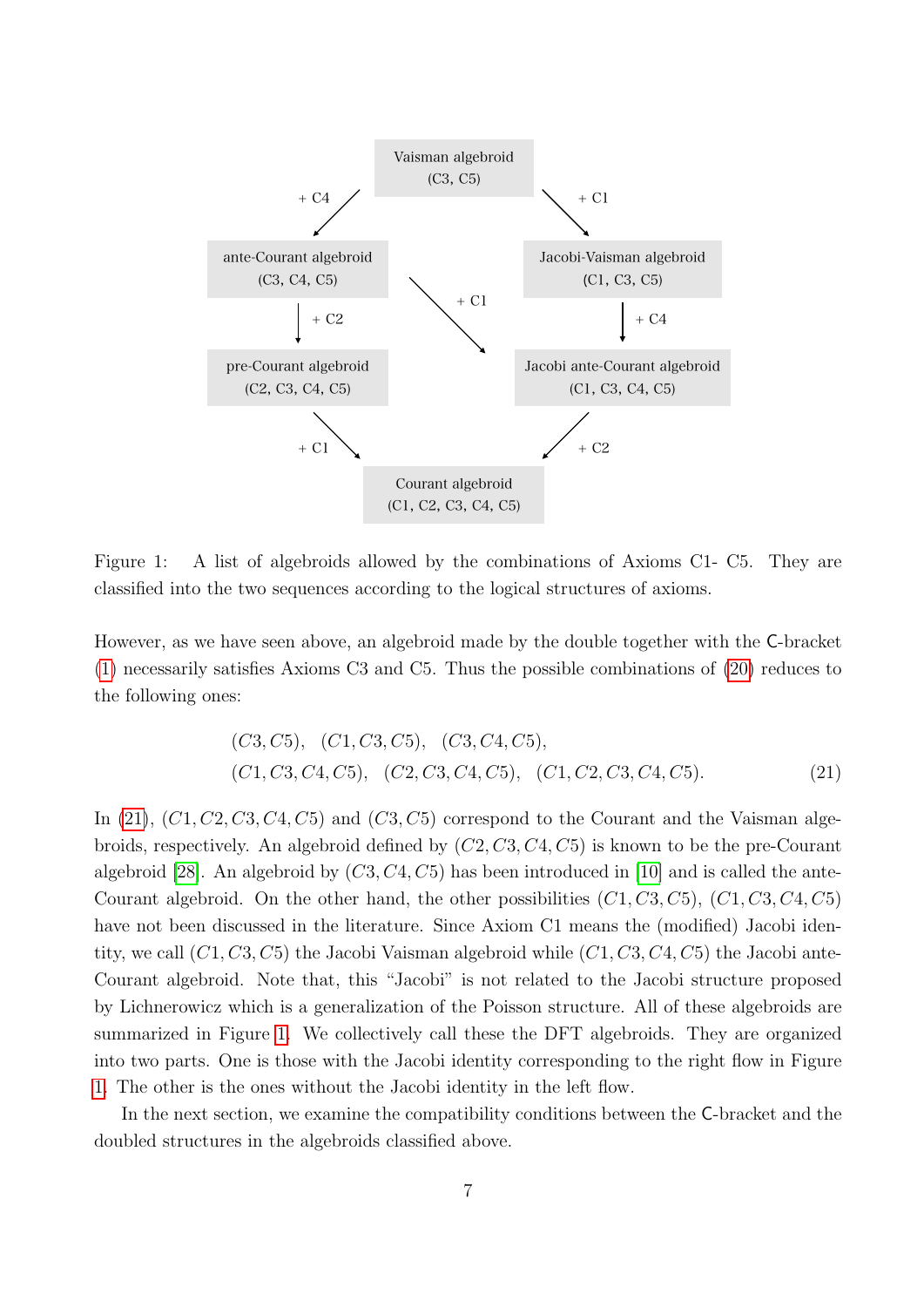### <span id="page-8-0"></span>3 Doubled structures of algebroids with C-bracket

In this section, we study doubled structures of algebroids defined by the C-bracket. We focus on the Jacobi Vaisman, the Jacobi ante-Courant, the ante-Courant and the pre-Courant algebroids.

## 3.1 Doubled structures of Jacobi Vaisman and Jacobi ante-Courant algebroids

We first consider the Jacobi Vaisman algebroid in the series of the right flow in Figure [1.](#page-7-1) The Jacobi Vaisman algebroid is obtained by imposing Axiom C1 to a Vaisman algebroid. We start from the Vaisman algebroid  $(\mathcal{V}, [\cdot,\cdot]_{\mathsf{C}}, \rho_{\mathsf{V}}, (\cdot,\cdot)_{+})$  made by a pair of Lie algebroids  $(E, E^*)$  and impose Axiom C1 to that. As we have seen before, Axiom C1 needs conditions  $J_1 = J_2 = 0$ . The condition  $J_1 = 0$  is nothing but the derivation condition [\(18\)](#page-6-0) itself. On the other hand, if we assume the derivation condition [\(18\)](#page-6-0), we find

$$
0 = -f\left(d_*[X,Y]_E + \mathcal{L}_Yd_*X - \mathcal{L}_Xd_*Y\right) + \left(d_*[X,fY]_E - \mathcal{L}_Xd_*(fY) + \mathcal{L}_{fY}d_*X\right)
$$
  
= 
$$
(\mathcal{L}_{df}X + [d_*f,X]_E) \wedge Y
$$
 (22)

for any  $X, Y \in \Gamma(E)$ . A similar result holds for [\(19\)](#page-6-2). Therefore, we obtain the following relations

<span id="page-8-1"></span>
$$
\mathcal{L}_{df}X = -[d_*f, X]_L, \qquad \mathcal{L}_{d_*f}\xi = -[df, \xi]_{\tilde{L}}.\tag{23}
$$

If we consider  $X = d_*(e_1, e_2)_+, \xi = d(e_1, e_2)_+$  in equation [\(23\)](#page-8-1), we have  $J_2 + c.p. = 0$ . Therefore, it is sufficient to impose the derivation condition to make  $J_1 + c.p. = 0$  and  $J_2 + c.p. = 0$ . Therefore, the derivation condition is the only necessary condition for the Jacobi Vaisman algebroid. However, as we will see in below, this condition induces Axioms C2 and C4. Let us first examine Axiom C4. Given the Vaisman algebroid  $(\mathcal{V}, [\cdot,\cdot]_{\mathsf{C}}, \rho_{\mathsf{V}}, (\cdot,\cdot)_{+})$ , we find the equation [\(14\)](#page-5-0) is evaluated as

$$
(\mathcal{D}f, \mathcal{D}g)_+ = \frac{1}{2} (\langle df, d_*g \rangle + \langle d_*f, dg \rangle)
$$
  
= 
$$
\frac{1}{2} (\rho_{E^*} \rho_E^* + \rho_E \rho_{E^*}^*) d_0 f \cdot g, \quad f, g \in C^\infty(M).
$$
 (24)

Here we have used the relation  $d_* = \rho_{E^*}^* d_0, d = \rho_{E^*} d_0$  and  $d_0$  is the ordinary exterior derivative on  $T^*M$ . Note that the superscript  $\bullet^*$  on the anchor means the adjoint operator, which is defined by the transposition of the original operator through the inner product  $\langle \cdot, \cdot \rangle$ . Namely, it is defined by  $\langle \xi, \rho_E(X) \rangle = \langle \rho_E^*(\xi), X \rangle$  for any  $X \in \Gamma(E), \xi \in \Gamma(T^*M)$ . The following is the summary of the anchor structures:

<span id="page-8-2"></span>
$$
\rho_E: E \to TM, \qquad \rho_E^*: T^*M \to E^*,
$$
  

$$
\rho_{E^*}: E^* \to TM, \quad \rho_{E^*}^*: T^*M \to E.
$$
 (25)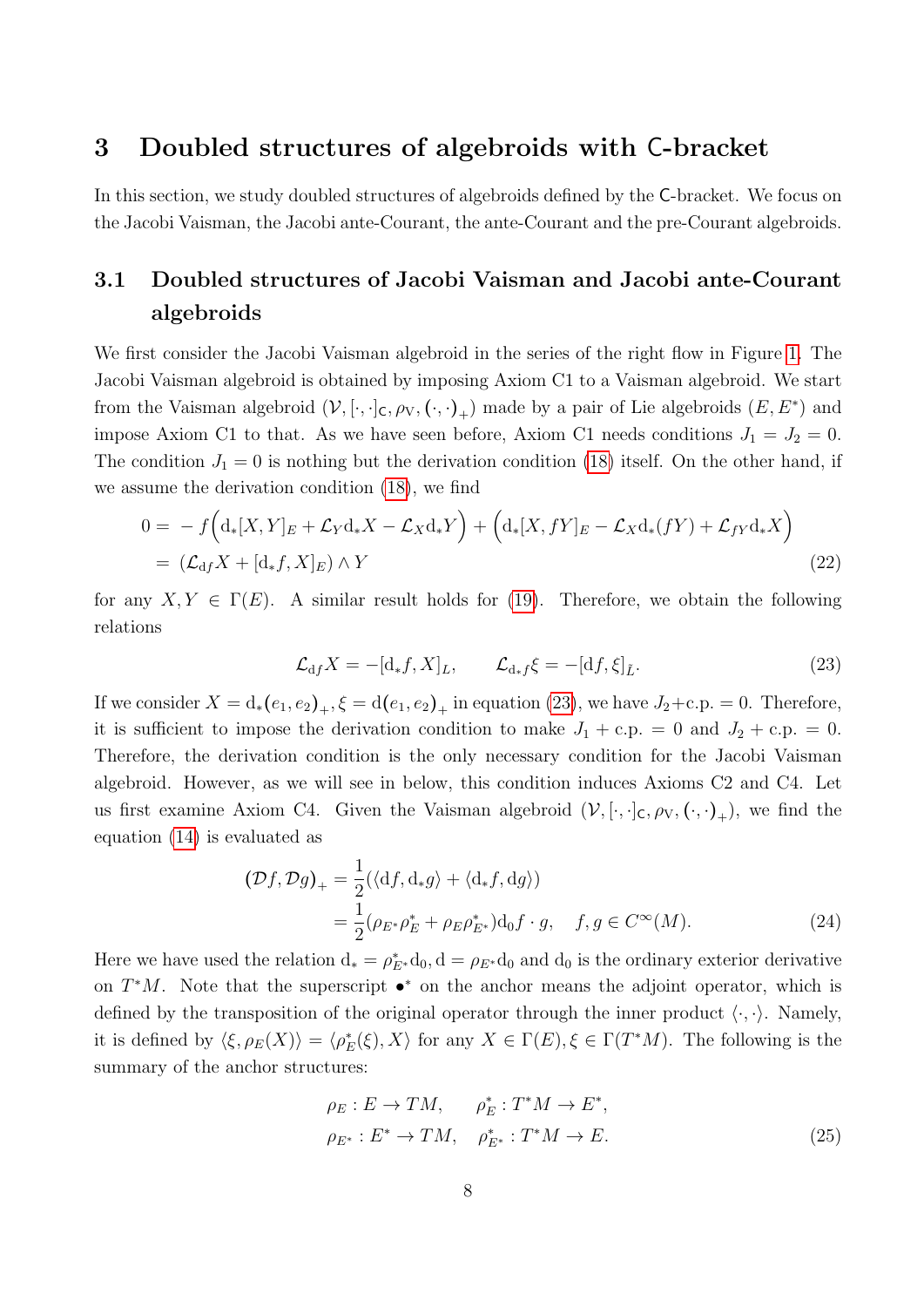The rightmost side of the equation [\(24\)](#page-8-2) seems to be generally non-zero. However, as we have clarified, the derivation condition [\(18\)](#page-6-0) induces the condition [\(23\)](#page-8-1). If we consider  $X = df$  in [\(23\)](#page-8-1), we obtain

$$
d_*\left(\rho_E \rho_{E^*}^*(d_0 f) \cdot f\right) = 0, \qquad \forall f \in C^\infty(M). \tag{26}
$$

This means

$$
0 = \rho_E \rho_{E^*}^*(\mathrm{d}_0 f) \cdot f = \langle \rho_E \rho_{E^*}^*(\mathrm{d}_0 f), \mathrm{d}_0 f \rangle. \tag{27}
$$

The result [\(27\)](#page-9-0) is equivalent to the condition that the right-hand side of [\(24\)](#page-8-2) vanishes. This also means the anti-symmetric property of the anchor map:

<span id="page-9-2"></span><span id="page-9-1"></span><span id="page-9-0"></span>
$$
\rho_E \rho_{E^*}^* = -\rho_{E^*} \rho_E^*.
$$
\n(28)

Therefore Axiom C4 is automatically satisfied by imposing the derivation condition [\(18\)](#page-6-0).

Next, we clarify Axiom C2. Given the Vaisman algebroid  $(\mathcal{V}, [\cdot,\cdot]_{\mathsf{C}}, \rho_{\mathsf{V}}, (\cdot,\cdot)_{+})$ , we calculate the difference between the two sides of the equation [\(12\)](#page-5-1). The result is

$$
\rho_V([e_1, e_2]_V) \cdot f - [\rho_V(e_1), \rho_V(e_2)]f \n= -\langle \xi_1, (\mathcal{L}_{df} X_2 - [X_2, d_* f]_E) \rangle + \langle \xi_2, (\mathcal{L}_{df} X_1 - [X_1, d_* f]_E) \rangle \n+ \frac{1}{2} (\rho_E \rho_{E^*}^* + \rho_{E^*} \rho_E^*) d_0(\langle \xi_1, X_2 \rangle - \langle \xi_2, X_1 \rangle) \cdot f.
$$
\n(29)

It is obvious that the right-hand side of [\(29\)](#page-9-1) vanishes by the conditions [\(23\)](#page-8-1) and [\(28\)](#page-9-2) that are induced by [\(18\)](#page-6-0). Then, Axiom C2 is automatically satisfied due to the derivation condition.

In summary, as long as we employ the C-bracket and the doubled structure, it is impossible to construct the Jacobi Vaisman algebroid that satisfies only Axioms C1, C3, C5. The same is true even for the Jacobi ante-Courant algebroid. However, we stress that the result in this section does not mean the no-go theorem of these algebroids. Our discussion critically depends on the doubled structure of the C-bracket. If we do not persist on the doubled structure or the C-bracket, there are still room for these algebroids by defining a suitable bracket, instead of the C-bracket, that satisfies appropriate axioms.

### 3.2 Doubled structures of ante- and pre-Courant algebroids

Next, we consider the series of the left flow in Figure [1.](#page-7-1) We will clarify the compatibility conditions between the doubled structures and the C-bracket for these algebroids. Compared with the Jacobi Vaisman and the Jacobi ante-Courant algebroids, Axiom C1 is not required for ante- and pre-Courant algebroids.

First, we consider the ante-Courant algebroid. This is obtained by imposing Axiom C4 to a Vaisman algebroid. Again, we consider the Vaisman algebroid  $(\mathcal{V}, [\cdot,\cdot]_C, \rho_V, (\cdot,\cdot)_+)$  made by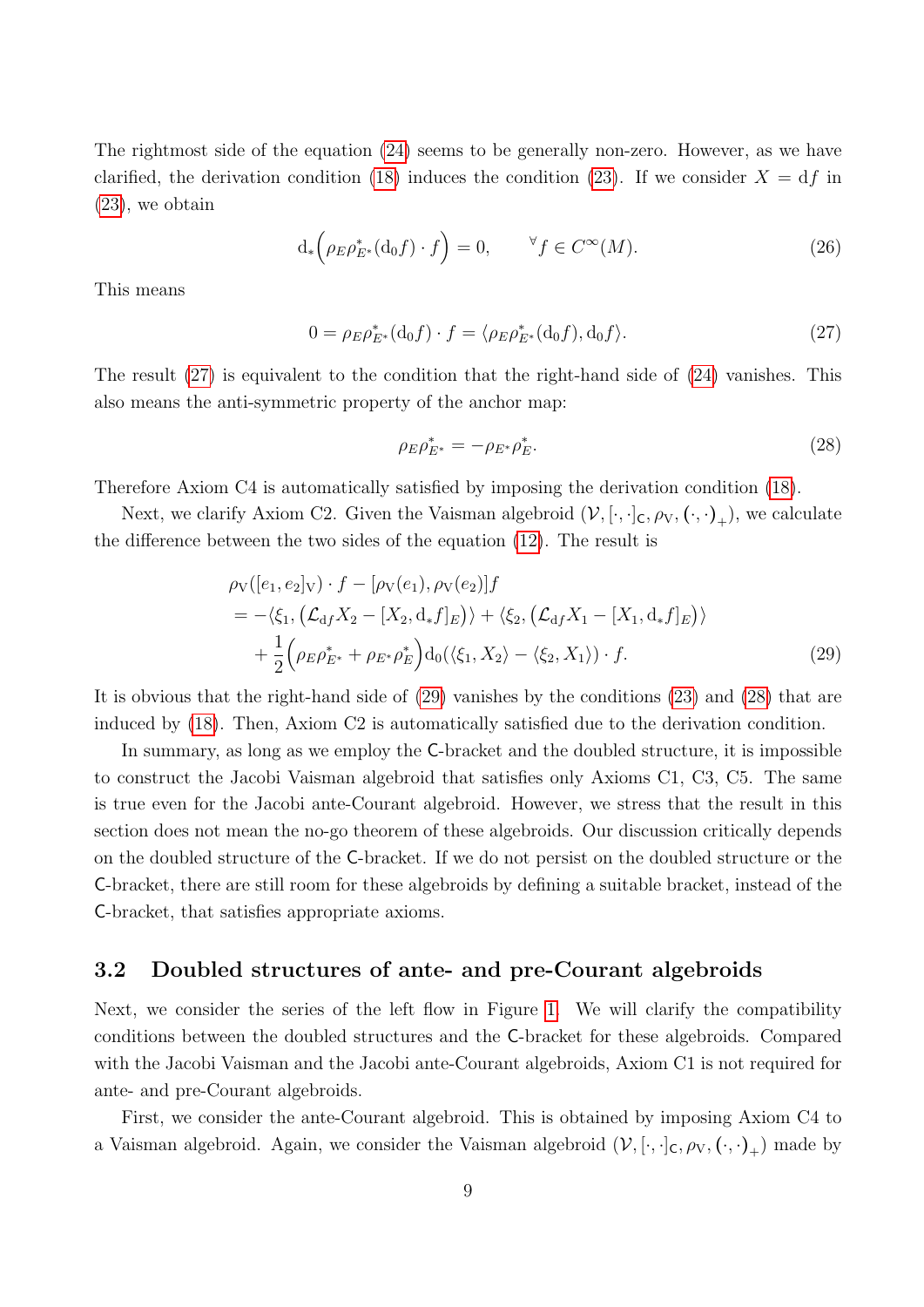a pair of Lie algebroids  $(E, E^*)$ . The only condition that we need for ante-Courant algebroids is the anti-symmetric nature of the anchor [\(28\)](#page-9-2). In the previous section, we showed that [\(28\)](#page-9-2) is induced by the derivation condition but the converse is not true. Therefore, even though the condition [\(28\)](#page-9-2) is imposed, this does not imply the Jacobi identity and Axiom C1. The same is true for Axiom C2.

For the pre-Courant algebroid, we need to impose Axiom C2 in addition to C4 to the Vaisman algebroid. From the discussion in the previous section, the condition [\(23\)](#page-8-1) for Axiom C2 implies the anti-symmetric nature of the anchor [\(28\)](#page-9-2) required by Axiom C4. Then we conclude that only the condition for the pre-Courant algebroid is the equation [\(23\)](#page-8-1).

A comment on the condition [\(23\)](#page-8-1) is in order. When we take  $X = d_*g$  in the first equation in [\(23\)](#page-8-1), we have

$$
[d_*g, d_*f] = \mathcal{L}_{df}d_*g = d_*(\iota_{df}d_*g), \quad f, g \in C^\infty(M). \tag{30}
$$

Since  $\iota_{df}d_*g = \langle df, d_*g \rangle = \langle d_0f, \rho_E\rho_{E^*}^*(d_0g) \rangle$ , we find

$$
[d_*g, d_*f] = d_* \left(\rho_E \rho_{E^*}^*(d_0g)[f]\right). \tag{31}
$$

Here we have used the notation  $X[f] = \langle X, d_0 f \rangle$  for vectors  $X \in \Gamma(TM)$ . Now we define a structure  ${g, f}$  by

<span id="page-10-0"></span>
$$
\{g, f\} = \pi(\mathbf{d}_*g)[f],\tag{32}
$$

where  $\pi = \rho_E \rho_{E^*}^*$ . It is easy to show that this structure is skew-symmetric and possesses the bilinear nature. Since  $\pi(d_*g)$  belongs to  $\Gamma(TM)$ , the operator  $\{g, \cdot\}$  acts on functions as a derivation. Furthermore, by acting  $\rho_E$  on the both sides of the relation [\(31\)](#page-10-0), one can show that

$$
\pi d_0\left(\{\{g,f\},h\}\right) = \left[\left[\pi d_0 g, \pi d_0 f\right], \pi d_0 h\right], \quad f, g, h \in C^\infty(M). \tag{33}
$$

Since the right-hand side is given by the Lie bracket, the structure  $\{\{g, f\}, h\}$  satisfies the Jacobi identity. These properties are enough to conclude that  $\{g, f\}$  provides a non-trivial Poisson structure in M. One finds that  $\bar{\pi} = \rho_{E^*} \rho_E^*$  also defines another Poisson structure. Although, this result was discussed first in [\[26\]](#page-24-2) in the context of Lie bialgebroids, we stress that the essential property is [\(23\)](#page-8-1) and the condition for the pre-Courant algebroid is necessary to define non-trivial Poisson structures in M.

In the next section, we write down the geometric expressions for these conditions in the explicit realization of the doubled geometry in DFT.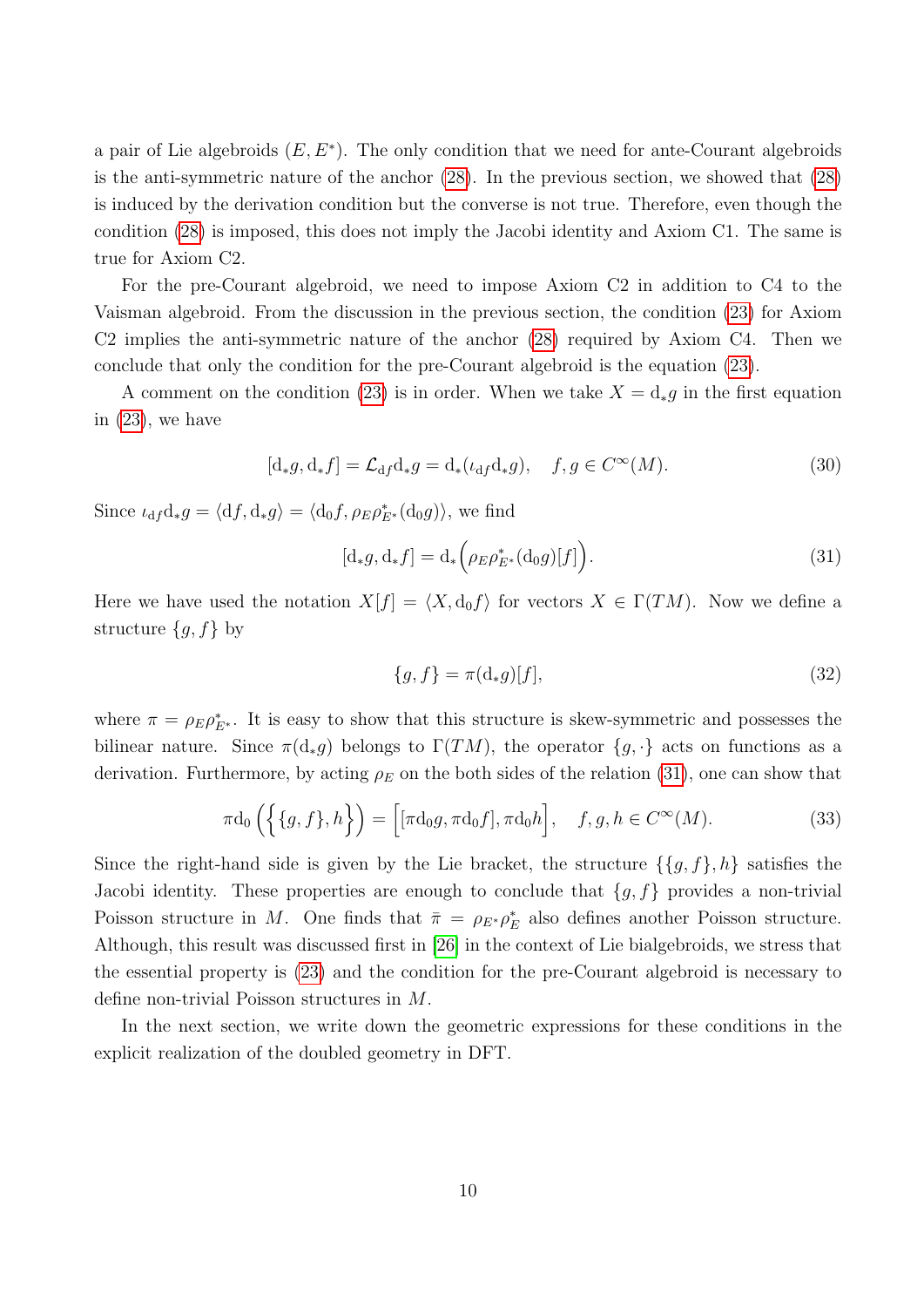## <span id="page-11-0"></span>4 DFT realization of algebroids in para-Hermitian manifold

In double field theory, we need two types of coordinates to describe the doubled space-time. One is  $x^{\mu}$  which is the Fourier dual of the KK modes. The other is  $\tilde{x}_{\mu}$  which is the Fourier dual of the winding modes of strings. We denote these as  $X^M = (x^{\mu}, \tilde{x}_{\mu}), (M = 1, \dots 2D, \mu = 1, \dots D).$ The structure of the doubled space-time appears naturally in the 2D-dimensional flat para-Hermitian manifold [\[3,](#page-22-2) [4,](#page-22-3) [29–](#page-24-5)[31\]](#page-24-6). In our previous paper [\[12\]](#page-23-5), we realized the Vaisman and the Courant algebroids with the doubled structure on a para-Hermitian manifold. We showed that the derivation condition [\(18\)](#page-6-0) corresponds to the strong constraint of DFT in this setup.

Now, we are interested in whether or not the strong constraint can be relaxed. In the previous section, we derive the conditions for the ante- and the pre-Courant algebroids equipped with the C-bracket and the doubled structure. Since these conditions are induced by the derivation condition, but the converse is not true, we can relax the strong constraint in the ante- and the pre-Courant algebroids.

In this section, we first introduce the general para-Hermitian manifold. Then, we construct the ante- and the pre-Courant algebroid and write down the conditions [\(23\)](#page-8-1) and [\(28\)](#page-9-2) in the geometric form on the flat para-Hermitian manifold.

### 4.1 Para-Hermitian manifold

A para-Hermitian manifold  $M$  is defined as follows. Let  $M$  be a 2D-dimensional manifold. We introduce a neutral metric  $\eta: T\mathcal{M} \times T\mathcal{M} \to \mathbb{R}$  and a bundle map  $K: T\mathcal{M} \to T\mathcal{M}$  that satisfies  $K^2 = 1$  and

$$
N_K(X,Y) = \frac{1}{4}([K(X),K(Y)] + [X,Y] - K([K(X),Y] + [X,K(Y)]) = 0,
$$
\n(34)

for any  $X, Y \in \Gamma(TM)$ . Here,  $N_K$  is called the Nijenhuis tensor associated with K and [\(34\)](#page-11-1) is known to be the integrability condition of K. The bundle map K satisfying [\(34\)](#page-11-1) and  $K^2 = 1$ is called the para-complex structure. The set  $(\mathcal{M}, K, \eta)$  is called a para-Hermitian manifold.

Due to the para-complex structure K, the tangent bundle  $T\mathcal{M}$  is decomposed into the eigen bundles  $L$  and  $\tilde{L}$ . They are defined by the following projection operators:

<span id="page-11-1"></span>
$$
P = \frac{1}{2}(1+K), \quad \tilde{P} = \frac{1}{2}(1-K).
$$
\n(35)

Next, we discuss the integrability of L and  $\tilde{L}$ . If the Lie bracket  $[\cdot, \cdot]_L$  on L (resp.  $\tilde{L}$ ) belongs to L (resp.  $\tilde{L}$ ), then it is called involutive. The involutivity of  $L(\tilde{L})$  is rephrased as the vanishing condition of the tensors  $N_P$  ( $N_{\tilde{P}}$ ) defined below:

$$
N_P(X,Y) = \tilde{P}[P(X), P(Y)], \quad N_{\tilde{P}}(X,Y) = P[\tilde{P}(X), \tilde{P}(Y)], \quad X, Y \in \Gamma(T\mathcal{M}).\tag{36}
$$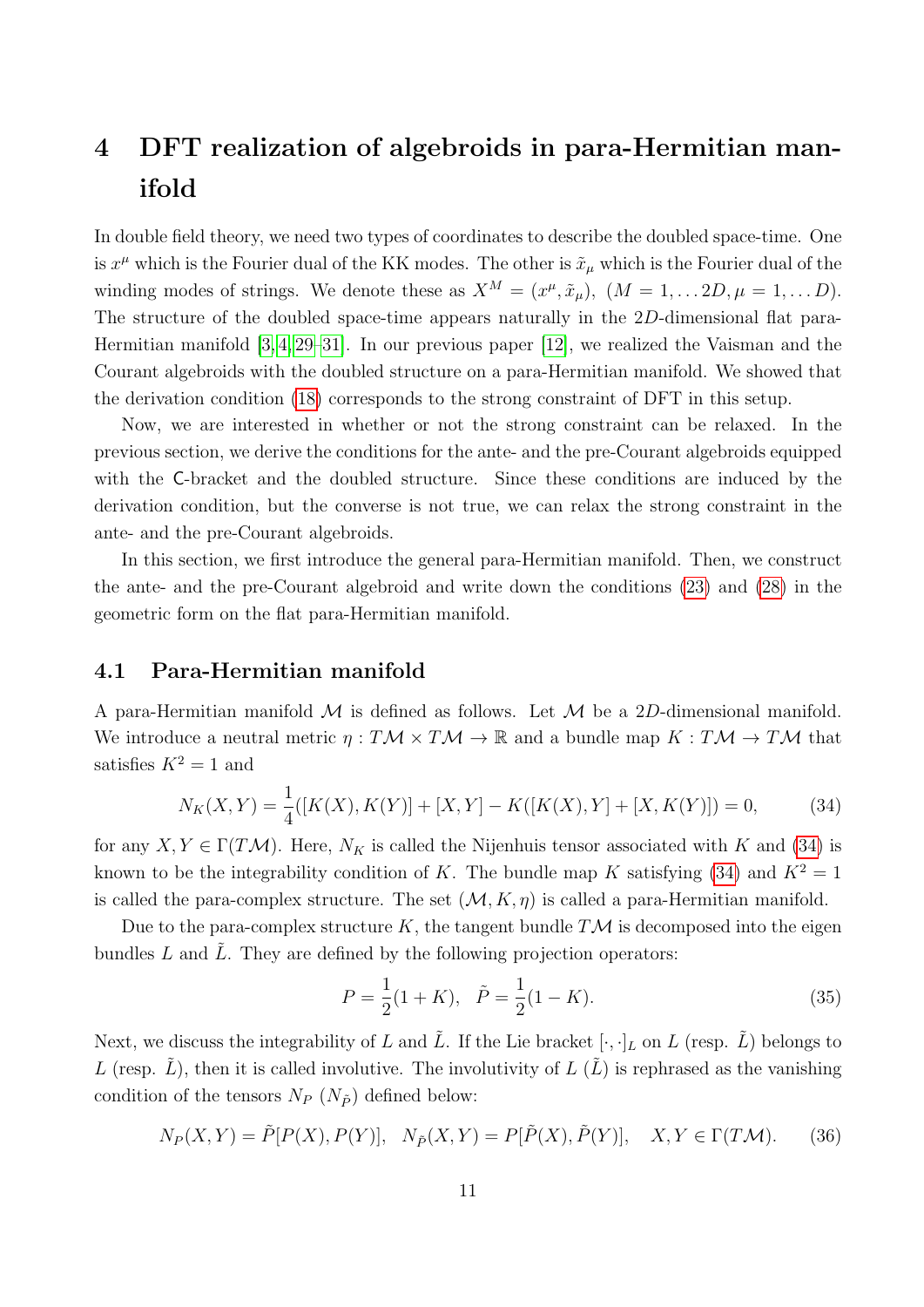By the Frobenius theorem,  $L(\tilde{L})$  becomes integrable if and only if  $L(\tilde{L})$  is involutive. Since  $N_K(X, Y) = N_P(X, Y) + N_{\tilde{P}}(X, Y)$ , if M is a para-Hermitian manifold and K is integrable, then this means  $L$  and  $L$  are both integrable. There is an alternative representation of the Frobenius theorem. A subbundle in  $T\mathcal{M}$  is integrable if and only if a regular foliation is defined in M. Therefore, for a para-Hermitian manifold M, there are foliation structures  $\mathcal F$ and  $\tilde{\mathcal{F}}$  in M such that  $L = T\mathcal{F}$  and  $\tilde{L} = T\tilde{\mathcal{F}}$ . In this case, the local coordinate  $x^{\mu}$   $(\tilde{x}_{\mu})$  is defined along a leaf of  $\mathcal F$  ( $\tilde{\mathcal F}$ ). Namely, a leaf of  $\mathcal F$  is characterized by  $\tilde{x}_\mu$  = const. The same is true for  $\tilde{\mathcal{F}}$ . Let the basis of L and  $\tilde{L}$  be  $\partial_{\mu}$  and  $\tilde{\partial}^{\mu}$ . A vector on L and  $\tilde{L}$  is expressed by  $X = X^{\mu} \partial_{\mu} \in \Gamma(L), \, \xi = \xi_{\mu} \tilde{\partial}^{\mu} \in \Gamma(\tilde{L}).$  Therefore, the ordinary Lie brackets  $[\cdot, \cdot]_L$  on L and  $[\cdot, \cdot]_{\tilde{L}}$ on  $\tilde{L}$  are defined as

<span id="page-12-1"></span>
$$
[X,Y]_L = (X^{\mu} \partial_{\mu} Y^{\nu} - Y^{\mu} \partial_{\mu} X^{\nu}) \partial_{\nu},
$$
  

$$
[\xi, \eta]_{\tilde{L}} = (\xi_{\mu} \tilde{\partial}^{\mu} \eta_{\nu} - \eta_{\mu} \tilde{\partial}^{\mu} \xi_{\nu}) \tilde{\partial}^{\nu}.
$$
 (37)

Thus, we can naturally introduce Lie algebroid structures on  $L$  and  $\tilde{L}$ .

Since  $T\mathcal{M} = L \oplus \tilde{L}$ , a vector in  $\Gamma(T\mathcal{M})$  is given by  $e = X + \xi = X^{\mu} \partial_{\mu} + \xi_{\mu} \tilde{\partial}^{\mu}$ . We call this the doubled vector. We also introduce the doubled 1-form  $q = q_M dx^M = \eta_\mu dx^\mu + Y^\mu d\tilde{x}_\mu$  in  $T^*\mathcal{M} \sim L^*\oplus \tilde{L}^*$ . As with the usual tangent bundle, we can define inner product  $\langle \cdot, \cdot \rangle$  between TM and T<sup>\*</sup>M. Since  $\eta$  is a map from  $T\mathcal{M} = L \oplus \tilde{L}$  to  $T^*\mathcal{M} = L^* \oplus \tilde{L}^*$ ,  $\eta$  gives the following isomorphic maps.

$$
\phi^+ : \tilde{L} \to L^* \qquad \text{and} \qquad \phi^- : L \to \tilde{L}^*.
$$
 (38)

These maps imply that the vectors on  $\tilde{L}$  is identified with the 1-form on  $L^*$ . In other words, the basis  $\tilde{\partial}^{\mu}$  on  $\tilde{L}$  is identified with the basis  $dx^{\mu}$  on  $L^*$  by  $\phi^+$ . The same is true for vectors on L and  $\tilde{L}^*$  by  $\phi^-$ . As a result, the following maps are obtained.

$$
\Phi^+ : T\mathcal{M} \to L \oplus L^* \qquad \text{and} \qquad \Phi^- : T\mathcal{M} \to \tilde{L} \oplus \tilde{L}^*.
$$
 (39)

In particular,  $\Phi^+$  is called the natural isomorphism [\[31\]](#page-24-6). This provides an explicit relation between the doubled and generalized geometries. A doubled vector  $X^{\mu}\partial_{\mu} + \xi_{\mu}\tilde{\partial}^{\mu}$  in the doubled geometry corresponds to a generalized vector  $X^{\mu}\partial_{\mu} + \xi_{\mu}dx^{\mu}$  in the generalized geometry [\[32,](#page-24-7)[33\]](#page-24-8). Finally, we note that when the neutral metric  $\eta$  is flat

<span id="page-12-0"></span>
$$
\eta_{MN} = \left(\begin{array}{cc} 0 & 1\\ 1 & 0 \end{array}\right),\tag{40}
$$

it corresponds to the  $O(D, D)$  invariant metric in DFT.

#### 4.2 Ante-Courant algebroids on para-Hermitian manifold

Next, we consider the ante-Courant algebroid on  $M$ . By the general discussion in Section 2, the doubled structure of an ante-Courant algebroid is compatible with the C-bracket when the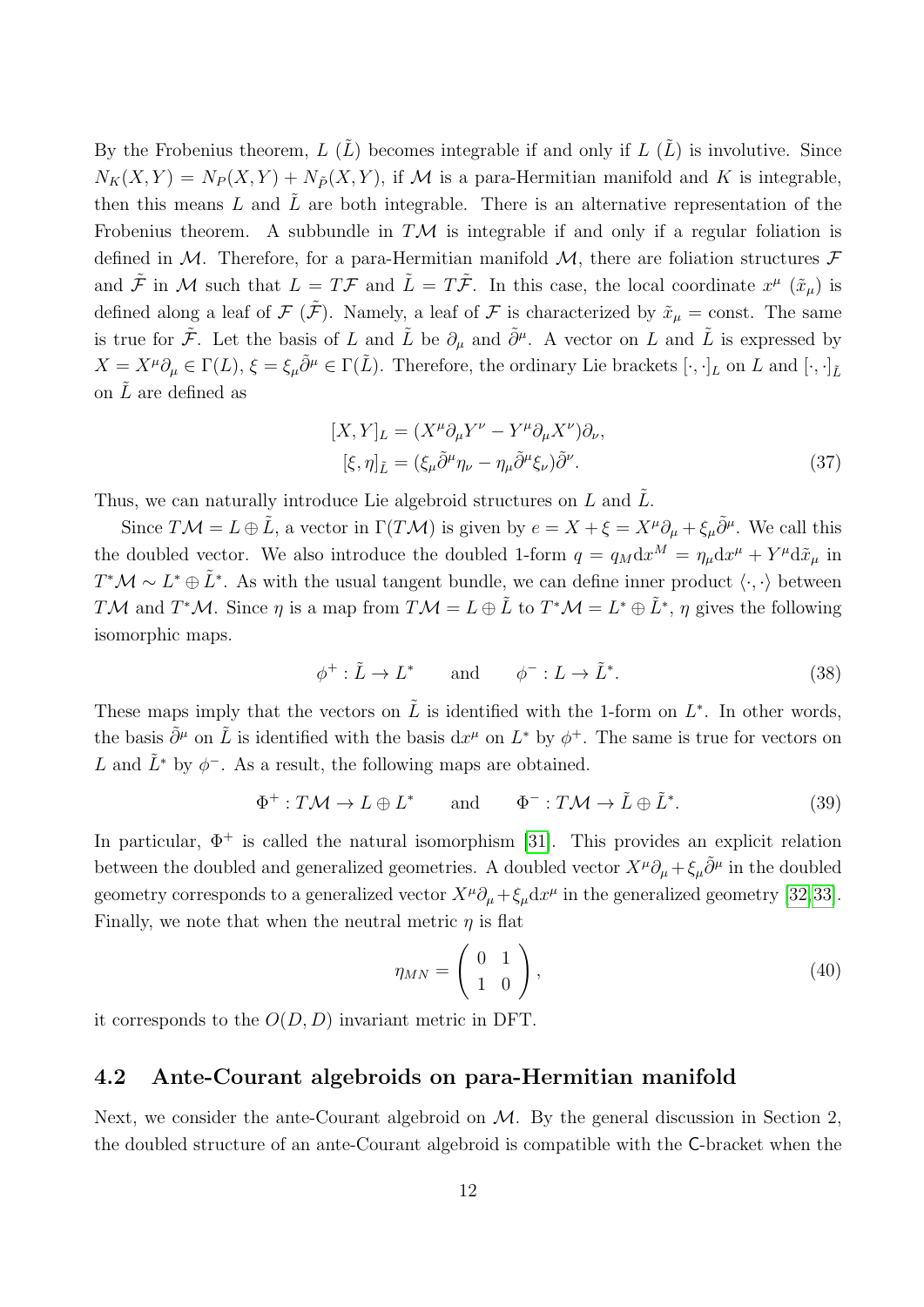anchor satisfies the equation [\(28\)](#page-9-2). We examine this condition in the para-Hermitian manifold M. Since E and  $E^*$  in the general discussion correspond to L and  $\tilde{L}$  in the para-Hermitian manifold, we first write down the anchor structures in each Lie algebroid. The anchor  $\rho_L : L \to$  $T\mathcal{M}$  on the Lie algebroid L is expressed as

$$
\rho_L(X) = (\rho_L)^M_{\nu} X^{\nu} \partial_M \n= \rho^{\mu}_{\nu} X^{\nu} \partial_{\mu} + \rho_{\mu\nu} X^{\nu} \tilde{\partial}^{\mu},
$$
\n(41)

where  $X \in \Gamma(L)$ . Note that the target of  $\rho_L$  is TM. The adjoint  $\rho_L^*$  is defined through the following relation

$$
\langle q, \rho_L(X) \rangle
$$
  
=  $(\rho^t)_{\mu}^{\nu} \eta_{\nu} X^{\mu} + (\rho^t)_{\nu\mu} Y^{\mu} X^{\nu}$   
=  $\langle \rho_L^*(q), X \rangle$ , (42)

where  $q = \eta + Y \in \Gamma(T^*\mathcal{M})$  and the symbol t means transposition of a matrix. From this expression, we write  $(\rho_L^*)_\mu^N = ((\rho^t)_\mu^{\nu}, (\rho^t)_{\mu\nu})$ . Likewise, the anchor  $\rho_{\tilde{L}} : \tilde{L} \to T\mathcal{M}$  on  $\tilde{L}$  and its adjoint are expressed as  $(\rho_{\tilde{L}})^{M\nu} = (\tilde{\rho}^{\mu\nu}, \tilde{\rho}_{\mu}^{\ \nu}), \ (\rho_{\tilde{L}}^*)^{\mu N} = ((\tilde{\rho}^t)^{\mu\nu}, (\tilde{\rho}^t)^{\mu}_{\ \nu})$ . Therefore, the anchor  $\rho_V = \rho_L + \rho_{\tilde{L}}$  on  $T\mathcal{M} = L \oplus \tilde{L}$  is given by

<span id="page-13-1"></span><span id="page-13-0"></span>
$$
(\rho_V)^M_{\ N} = \begin{pmatrix} \rho^{\mu}_{\ \nu} & \tilde{\rho}^{\mu\nu} \\ \rho_{\mu\nu} & \tilde{\rho}_{\mu}^{\ \nu} \end{pmatrix} . \tag{43}
$$

The component expression of  $\rho_L \rho_{\tilde{L}}^* + \rho_{\tilde{L}} \rho_L^*$  is

$$
\left(\rho_L \rho_L^* + \rho_{\tilde{L}} \rho_L^*\right)^{MN} = \begin{pmatrix} \rho_{\sigma}^{\mu}(\tilde{\rho}^t)^{\sigma\nu} + (\tilde{\rho})^{\mu\sigma}(\rho^t)_{\sigma}^{\nu} & \rho_{\sigma}^{\mu}(\tilde{\rho}^t)^{\sigma}_{\nu} + (\tilde{\rho})^{\mu\sigma}(\rho^t)_{\sigma\nu} \\ \rho_{\mu\sigma}(\tilde{\rho}^t)^{\sigma\nu} + (\tilde{\rho})_{\mu}^{\sigma}(\rho^t)_{\sigma}^{\nu} & \rho_{\mu\sigma}(\tilde{\rho}^t)^{\sigma}_{\nu} + (\tilde{\rho})_{\mu}^{\sigma}(\rho^t)_{\sigma\nu} \end{pmatrix}
$$
(44)

Since  $d_0$  is the exterior derivative on TM, this is given by  $d_0f = \partial_M f dx^M = \partial_\mu f dx^\mu + \tilde{\partial}^\mu f d\tilde{x}_\mu$  $\Gamma(T^*\mathcal{M})$  for  $f \in C^{\infty}(\mathcal{M})$  and the condition [\(44\)](#page-13-0) is expressed by

$$
\left(\rho_L \rho_{\tilde{L}}^* + \rho_{\tilde{L}} \rho_L^*\right) \left(\mathrm{d}_0 f\right) \cdot g = \left(\rho_L \rho_{\tilde{L}}^* + \rho_{\tilde{L}} \rho_L^*\right)^{MN} \partial_M f \partial_N g = 0. \tag{45}
$$

Now, we consider a concrete example of  $\rho_V$  in [\(43\)](#page-13-1) in the flat para-Hermitian manifold. The most natural candidate of the anchor is given by the diagonal form

<span id="page-13-4"></span><span id="page-13-3"></span><span id="page-13-2"></span>
$$
(\rho_V)^M{}_N = \left(\begin{array}{cc} \rho^\mu_{\ \nu} & 0 \\ 0 & \tilde{\rho}_\mu^{\ \nu} \end{array}\right). \tag{46}
$$

In particular, the simplest example is  $(\rho_L)^M{}_{\nu} = (\delta^{\mu}_{\ \nu}, 0), (\rho_{\tilde{L}})_{\mu}{}^{N} = (0, \delta^{\ \nu}_{\mu}).$  In this case, the condition [\(45\)](#page-13-2) is given by

$$
0 = (\rho_* \rho^* + \rho \rho_*^*)^{MN} \partial_N f \partial_M g = \left(\partial_\nu f, \tilde{\partial}^\nu f\right) \begin{pmatrix} 0 & \rho^\mu{}_\sigma (\tilde{\rho})^\sigma{}_\nu \\ \tilde{\rho}_\mu{}^\sigma (\rho^t)_{\sigma}{}^\nu & 0 \end{pmatrix} \begin{pmatrix} \partial_\nu g \\ \tilde{\partial}^\nu g \end{pmatrix}
$$

$$
= \eta^{MN} \partial_M f \partial_N g. \tag{47}
$$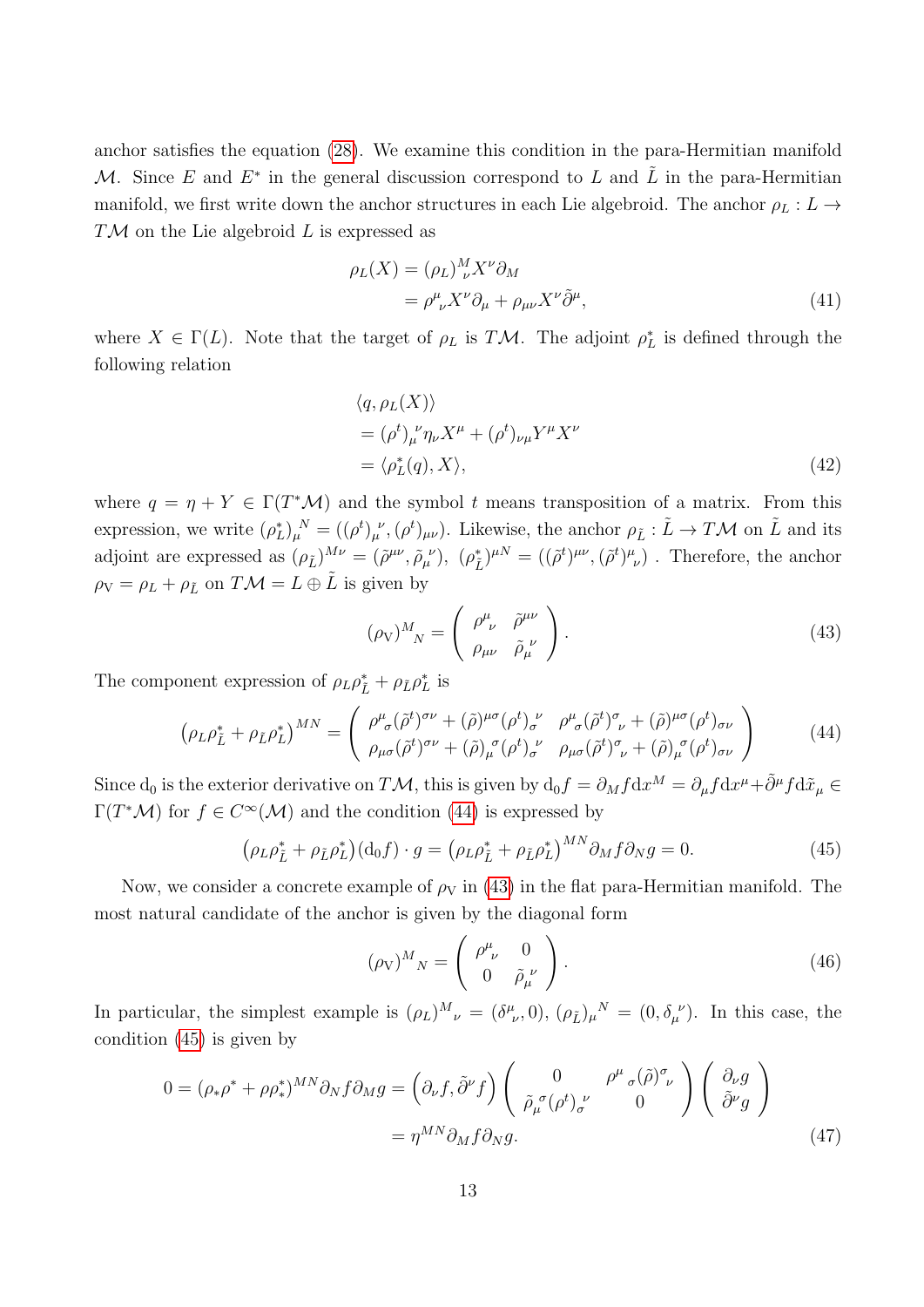Here  $\eta^{MN}$  is the  $O(D, D)$  invariant metric [\(40\)](#page-12-0) in DFT. That is, the condition for an ante-Courant algebroid on a flat para-Hermitian manifold  $\mathcal M$  is nothing but the strong constraint only for functions f, g. Since the strong constraint is given by  $\eta^{MN}\partial_M\Psi\partial_N\Phi = 0$  for any quantities  $\Psi$ ,  $\Phi$  in the para-Hermitian manifold  $\mathcal{M}$ , the condition [\(47\)](#page-13-3) is a relaxed version of the constraint. This is consistent with the result in [\[10\]](#page-23-3).

#### 4.3 Pre-Courant algebroids on para-Hermitian manifold

Next, we examine the conditions for a pre-Courant algebroid on  $M$ . As we have clarified in Section 3, the condition is only [\(23\)](#page-8-1). We write down this condition in the flat para-Hermitian manifold. In particular, when  $\rho_V$  is given by [\(46\)](#page-13-4) and  $\rho^{\mu}{}_{\nu} = \delta^{\mu}{}_{\nu}$ ,  $\rho_{\mu}{}^{\nu} = \delta_{\mu}{}^{\nu}$ , we have  $X =$  $X^{\mu}\partial_{\mu} \in \Gamma(L), d_{*}f = \tilde{\partial}^{\mu}f\partial_{\mu}, df = \partial_{\mu}f\tilde{\partial}^{\mu}$  [\[12\]](#page-23-5). Therefore, the first condition in [\(23\)](#page-8-1) is found to be

$$
0 = \mathcal{L}_{df} X + [d_* f, X]
$$
  
=  $\partial_{\nu} f \tilde{\partial}^{\nu} X^{\mu} \partial_{\mu} + \tilde{\partial}^{\nu} f \partial_{\nu} X^{\mu} \partial_{\mu}$   
=  $\eta^{MN} \partial_M f \partial_N X^{\mu} \partial_{\mu}.$  (48)

The same is true for  $\xi \in \Gamma(\tilde{L})$ . The second condition in [\(23\)](#page-8-1) is

<span id="page-14-2"></span><span id="page-14-1"></span><span id="page-14-0"></span>
$$
\eta^{MN}\partial_M f \partial_N \xi_\mu \tilde{\partial}^\mu = 0. \tag{49}
$$

Since any pre-Courant algebroids are ante-Courant algebroids, the condition [\(47\)](#page-13-3) is also sat-isfied. These conditions [\(48\)](#page-14-0) and [\(49\)](#page-14-1) are nothing but the strong constraint for  $f \in C^{\infty}(\mathcal{M})$ ,  $X \in \Gamma(L)$  and  $\xi \in \Gamma(\overline{L})$ . This is again a relaxed version of the strong constraint in DFT.

As noted in Section 3.2, [\(49\)](#page-14-1) is the necessary condition for a Poisson structure. In this case, we have the following bracket,

$$
\{g, f\} = \tilde{\partial}^{\mu}g\partial_{\mu}f = -\tilde{\partial}^{\mu}f\partial_{\mu}g = -\{f, g\}.
$$
\n(50)

We find that the skew-symmetric nature is guaranteed by the condition [\(47\)](#page-13-3). The Jacobiator of the bracket is calculated as

$$
Jac(f, g, h) = \tilde{\partial}^{\mu}(\tilde{\partial}^{\nu} f)\partial_{\nu}g\partial_{\mu}h + \tilde{\partial}^{\nu}f\tilde{\partial}^{\mu}(\partial_{\nu}g)\partial_{\mu}h + \tilde{\partial}^{\mu}(\tilde{\partial}^{\nu}g)\partial_{\nu}h\partial_{\mu}f + \tilde{\partial}^{\nu}g\tilde{\partial}^{\mu}(\partial_{\nu}h)\partial_{\mu}f + \tilde{\partial}^{\mu}(\tilde{\partial}^{\nu}h)\partial_{\nu}f\partial_{\mu}g + \tilde{\partial}^{\nu}h\tilde{\partial}^{\mu}(\partial_{\nu}f)\partial_{\mu}g.
$$
(51)

Due to the conditions [\(48\)](#page-14-0) and [\(49\)](#page-14-1), we find  $Jac(f, g, h) = 0$  and confirm that [\(50\)](#page-14-2) indeed defines a Poisson structure.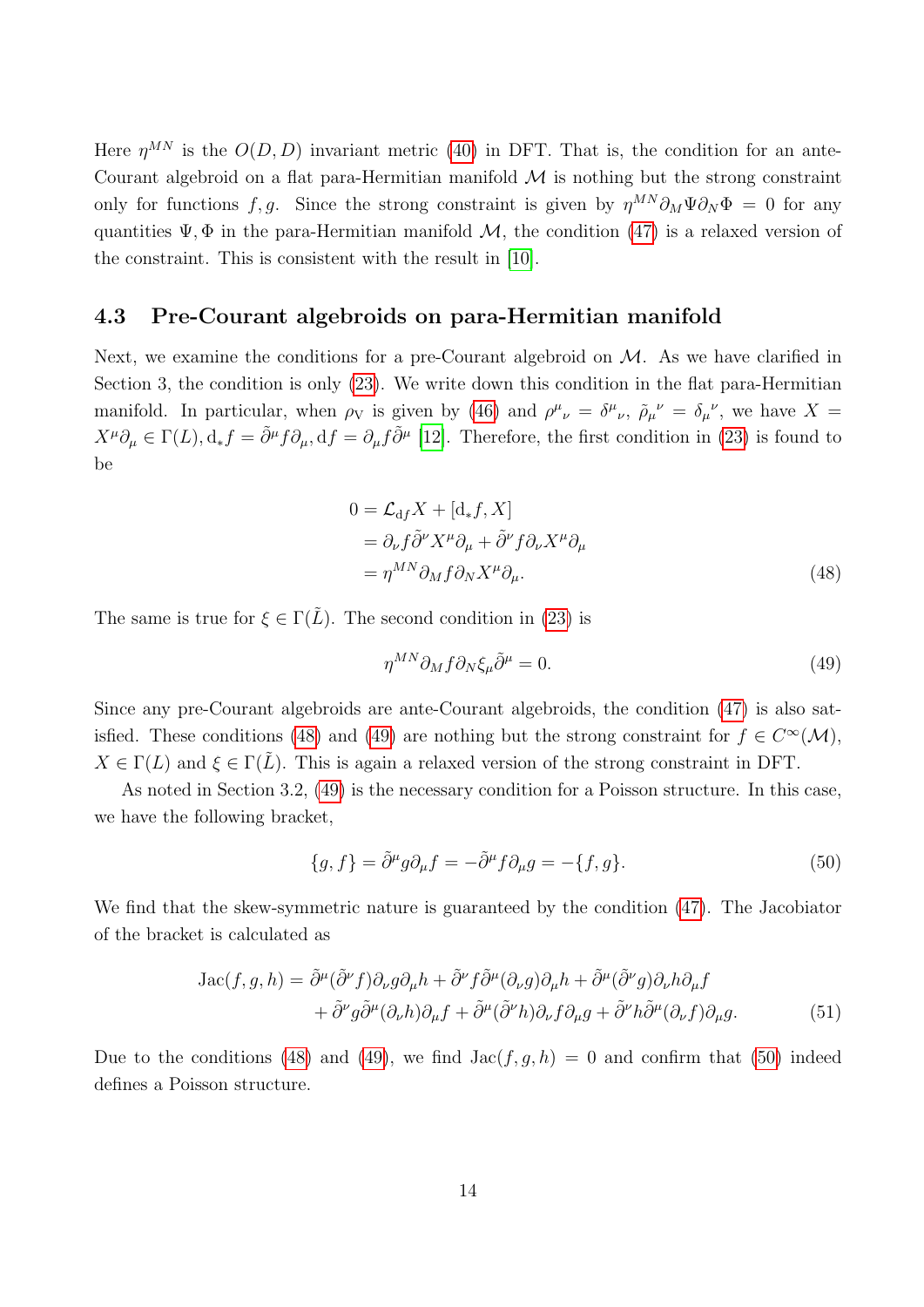#### 4.4 Twisted DFT algebroids

We have been focusing on the doubled structures of the algebroids and we clarified the conditions for vectors, forms and functions in the doubled space-time. One can introduce additional structures known as the twist by background fluxes in the manifold. For example, the twist of the standard Courant algebroid defined by the generalized tangent bundle  $TM \oplus T^*M$  over M has been discussed [\[7\]](#page-23-0). The background 3-form H modifies the standard Courant bracket  $[\cdot, \cdot]_c$ giving a new bracket  $[\cdot, \cdot]_H$ :

$$
[X_1 + \xi_1, X_2 + \xi_2]_c = [X_1, X_2] + \mathcal{L}_{X_1}\xi_2 - \mathcal{L}_{X_2}\xi_1 + \frac{1}{2}d(\langle \xi_1 X_2 \rangle - \langle \xi_2 X_1 \rangle),
$$
  
\n
$$
[X_1 + \xi_1, X_2 + \xi_2]_H = [X_1 + \xi_1, X_2 + \xi_2]_c + \iota_{X_2}\iota_{X_1}H,
$$
\n(52)

where,  $X_i \in \Gamma(TM)$ ,  $\xi_i \in \Gamma(T^*M)$ . The twisted bracket  $[\cdot, \cdot]_H$  preserves the Courant algebroid structure when  $dH = 0$  [\[34\]](#page-25-0). Physically, this 3-form H corresponds to the H-flux that appears in the NS-NS sector of type II supergravity. It is known that this  $H$ -flux is related to the other fluxes  $f, Q, R$  in type II string theory via the T-duality transformations. This is represented by the following form [\[35\]](#page-25-1):

<span id="page-15-1"></span>
$$
H_{abc} \xleftrightarrow{T_c} f_{ab}^c \xleftrightarrow{T_b} Q_a^b c \xleftrightarrow{T_a} R^{abc}.
$$
\n
$$
(53)
$$

The twist of the Courant algebroid with the C-bracket has been discussed in [\[10,](#page-23-3) [36\]](#page-25-2). In this section, we study compatibility conditions for the doubled and the twisted structures of the other DFT algebroids.

In order to introduce the twist structure, we consider a doubled  $(2, 1)$ -tensor  $F = F_{MN}{}^L \mathrm{d} x^M \otimes$  $dx^N \otimes \partial_L$  on a flat para-Hermitian manifold  $\mathcal{M}^1$  $\mathcal{M}^1$ . We then define the twisted C-bracket  $[\cdot, \cdot]_F$ as follows:

$$
[e_1, e_2]_F = [e_1, e_2]_C + \iota_{e_2}\iota_{e_1} F, \quad e_i \in \Gamma(\mathcal{V}).
$$
\n(54)

Here  $\iota_{e_i} : \Gamma(\wedge^p{\cal V}^*) \to \Gamma(\wedge^{p-1}{\cal V}^*)$  is the interior product defined by

$$
(\iota_{e_i} q)(a_1, \dots, a_{p-1}) = h(e_i, a_1, \dots, a_{p-1}), \quad q \in \Gamma(\wedge^p \mathcal{V}^*), \ a_1, \dots, a_{p-1} \in \Gamma(\mathcal{V}).
$$
 (55)

In the following, we assume that  $(\mathcal{V}, [\cdot,\cdot]_{\mathsf{C}}, \rho_{\mathsf{V}}, (\cdot,\cdot)_{+})$  is a Vaisman algebroid with the doubled structure discussed in the previous sections.

**Twisted Vaisman algebroid** We consider  $(\mathcal{V}, [\cdot, \cdot]_F, \rho_V, (\cdot, \cdot)_+)$ . and examine Axiom V1 (C3) and Axiom V2 (C5). Axiom V1, the equation [\(2\)](#page-3-0), gives the Leibniz rule for the bracket.

<span id="page-15-0"></span><sup>&</sup>lt;sup>1</sup>We prefer to use a  $(2, 1)$ -tensor rather than a 3-form on M. We never introduce "the generalized doubled" tangent bundle" over M.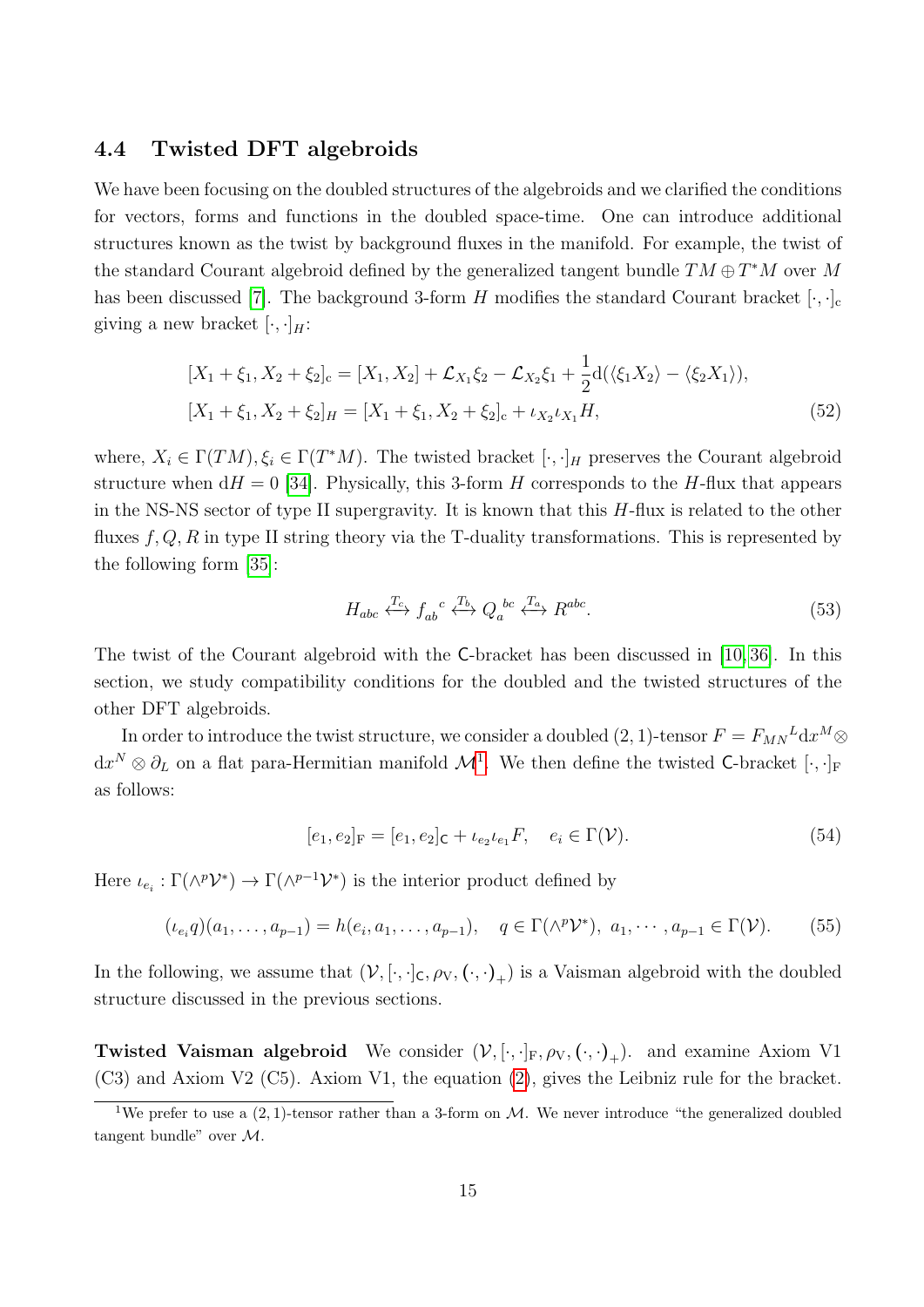Expanding the left-hand side of the equation [\(2\)](#page-3-0), we find

$$
[e_1, fe_2]_F = [e_1, fe_2]_C + \iota_{e_2}\iota_{e_1}F
$$
  
=  $f[e_1, e_2]_C + f\iota_{e_2}\iota_{e_1}F + (\rho_V(e_1)f)e_2 - (e_1, e_2)_+ \mathcal{D}f$   
=  $f[e_1, e_2]_F + (\rho_V(e_1)f)e_2 - (e_1, e_2)_+ \mathcal{D}f,$  (56)

where we have used the property of the C-bracket. Therefore,  $(\mathcal{V}, [\cdot,\cdot]_F, \rho_V, (\cdot,\cdot)_+)$  satisfies Axiom V1 automatically.

Axiom V2, the equation [\(3\)](#page-3-2), is a compatibility condition between  $(\cdot, \cdot)_+$  and  $\rho_V$ . The right-hand side of the equation [\(3\)](#page-3-2) is evaluated as

$$
([e_1, e_2]_F + \mathcal{D}(e_1, e_2)_+, e_3)_+ + (e_2, [e_1, e_3]_F + \mathcal{D}(e_1, e_3)_+)_+ = ([e_1, e_2]_V + \mathcal{D}(e_1, e_2)_+, e_3)_+ + (e_2, [e_1, e_3]_V + \mathcal{D}(e_1, e_3)_+)_+ + (e_2 e_1 F, e_3)_+ + (e_2, e_3 e_1 F)_+.
$$
\n(57)

The first and the second terms on the right-hand side become  $\rho_V(e_1)(e_2, e_3)_+$ . Thus, Axiom V2 is satisfied when the third and the fourth terms vanish:

$$
(\iota_{e_2}\iota_{e_1}F, e_3)_+ + (\iota_{e_2}\iota_{e_3}\iota_{e_1}F)_+ = 0 \quad \forall e_1, e_2, e_3 \in \Gamma(\mathcal{V}). \tag{58}
$$

Since the basis of  $\Gamma(\mathcal{V})$  is  $\partial_M = (\partial_\mu, \tilde{\partial}^\mu)$ ,  $\iota_{e_2} \iota_{e_1} F$  is given by

<span id="page-16-0"></span>
$$
\iota_{e_2}\iota_{e_1}F = (e_1)^M (e_2)^N F_{MN}{}^l \partial_l + (e_1)^M (e_2)^N F_{MNl} \tilde{\partial}^l. \tag{59}
$$

Then, we can denote  $(\cdot, \cdot)_{+}$  as

$$
(e_1, e_2)_+ = \frac{1}{2} (\langle \xi_1, X_2 \rangle + \langle \xi_2, X_1 \rangle) = \frac{1}{2} \eta_{MN} (e_1)^M (e_2)^N.
$$
 (60)

Here,  $X_i \in \Gamma(L)$ ,  $\xi_i \in \Gamma(\tilde{L}^*)$  and  $e_i = X_i + \xi_i$ . Therefore, the condition [\(58\)](#page-16-0) becomes

$$
0 = (\iota_{e_2}\iota_{e_1}F, e_3)_+ + (e_2, \iota_{e_3}\iota_{e_1}F)_+
$$
  
=  $\frac{1}{2}(\eta_{KL}F_{MN}^{\qquad K} + \eta_{NK}F_{ML}^{\qquad K})(e_1)^M(e_2)^N(e_3)^L.$  (61)

Namely,

<span id="page-16-1"></span>
$$
F_{MNL} + F_{MLN} = 0.\t\t(62)
$$

Here the doubled indices are raised and lowered by the  $O(D, D)$  invariant metric  $\eta_{MN}$  and its inverse  $\eta^{MN}$ . In summary,  $(\mathcal{V}, [\cdot,\cdot]_F, \rho_V, (\cdot,\cdot)_+)$  becomes a twisted Vaisman algebroid only when the condition [\(62\)](#page-16-1) is satisfied. This means that the tensor  $F_{MNL}$  is anti-symmetric with respect to the latter two indices. We note that the doubled tensor  $F_{MN}^{\ \ K}$  is decomposed as  $F_{MN}{}^{K} = (H_{\mu\nu\rho}, f_{\mu\nu}{}^{\rho}, Q_{\mu}{}^{\nu\rho}, R^{\mu\nu\rho})$  involving all the fluxes in [\(53\)](#page-15-1).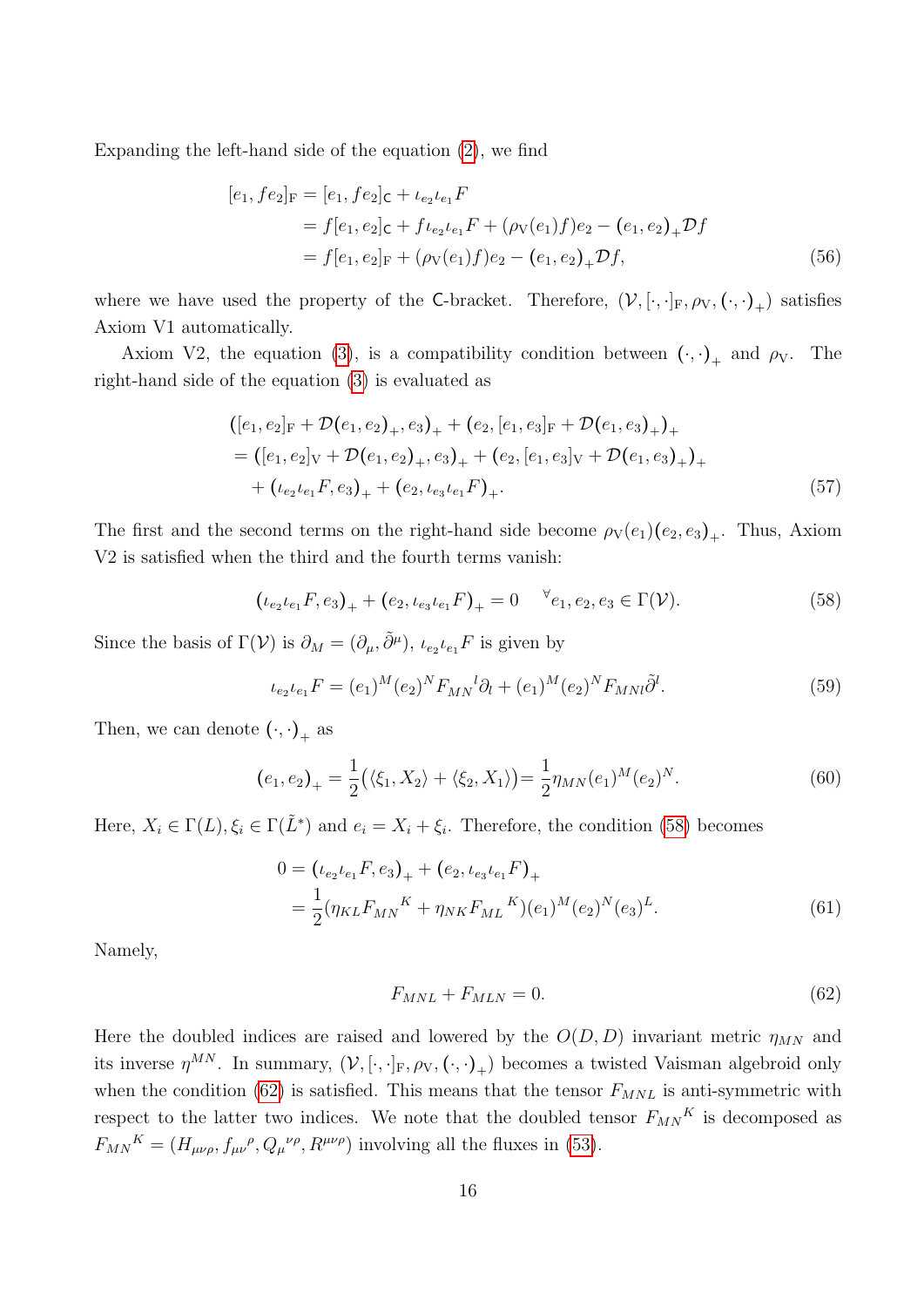Twisted ante-Courant algebroid Next we discuss a twisted ante-Courant algebroid with the doubled structure. We assume that  $(\mathcal{V}, [\cdot,\cdot]_{\mathsf{C}}, \rho_{\mathsf{V}}, (\cdot,\cdot)_{+})$  is an ante-Courant algebroid and look for conditions that  $(V, [\cdot, \cdot]_F, \rho_V, (\cdot, \cdot)_+)$  becomes also an ante-Courant algebroid. Since any ante-Courant algebroids are Vaisman algebroids, the tensor F should satisfy the condition [\(62\)](#page-16-1). As we have discussed, the condition for the ante-Courant algebroid is [\(28\)](#page-9-2). However, this is the condition for the anchor map which is irrelevant to the bracket structure. Therefore, we need no extra conditions for F.

Twisted pre-Courant algebroid Next, we discuss a twisted pre-Courant algebroid. Again we assume that  $(V, [\cdot, \cdot]_C, \rho_V, (\cdot, \cdot)_+)$  is a pre-Courant algebroid. We write down the conditions that  $(V, [\cdot, \cdot]_F, \rho_V, (\cdot, \cdot)_+)$  becomes a pre-Courant algebroid. In addition to the condition [\(62\)](#page-16-1), we need Axiom C2, namely, the homomorphism of  $\rho_V$  [\(12\)](#page-5-1). The left-hand side of the equation in [\(12\)](#page-5-1) is evaluated as

$$
\rho_V([e_1, e_2]_F) = \rho_V([e_1, e_2]_V + \iota_{e_2}\iota_{e_1} F)
$$
  
=  $[\rho_V(e_1), \rho_V(e_2)] + \rho_V(\iota_{e_2}\iota_{e_1} F).$  (63)

Thus, the condition is

$$
\rho_V(\iota_{e_2}\iota_{e_1}F) = (e_1)^M (e_2)^N (\rho_V)^L{}_K F_{MN}^K \partial_L = 0.
$$
\n(64)

In component, we have,

$$
(\rho_V)^L_K F_{MN}{}^K = 0. \tag{65}
$$

Then for the non-zero tensor  $F$ , the anchor should satisfy

<span id="page-17-0"></span>
$$
\det \rho_{\rm V} = 0. \tag{66}
$$

Therefore, we should add the condition not only for the tensor [\(62\)](#page-16-1) but also for the anchor [\(66\)](#page-17-0) to obtain a twisted pre-Courant algebroid  $(V, [\cdot, \cdot]_F, \rho_V, (\cdot, \cdot)_+)$ . In particular, when [\(46\)](#page-13-4) is adapted for  $\rho_V$ , either  $\rho_L$  or  $\rho_{\tilde{L}}$  must be zero.

Twisted Courant algebroid Finally, we consider a twisted Courant algebroid. We assume that  $(V, [\cdot, \cdot]_C, \rho_V, (\cdot, \cdot)_+)$  is a Courant algebroid. We calculate the Jacobiator [\(11\)](#page-5-2) for  $[e_1, e_2]_F$ and confirm Axiom C1. The result is

$$
[[e_1, e_2]_F, e_3]_F + c.p. = \mathcal{D}T_F(e_1, e_2, e_3)
$$
  

$$
- \frac{1}{3} \mathcal{D}((\iota_{e_2} \iota_{e_1} F, e_3)_+ + c.p.)
$$
  

$$
+ (\iota_{e_3} \iota_{([e_1, e_2]_V)} F + [\iota_{e_2} \iota_{e_1} F, e_3]_V + \iota_{e_3} \iota_{(\iota_{e_2} \iota_{e_1} F)} F + c.p.).
$$
 (67)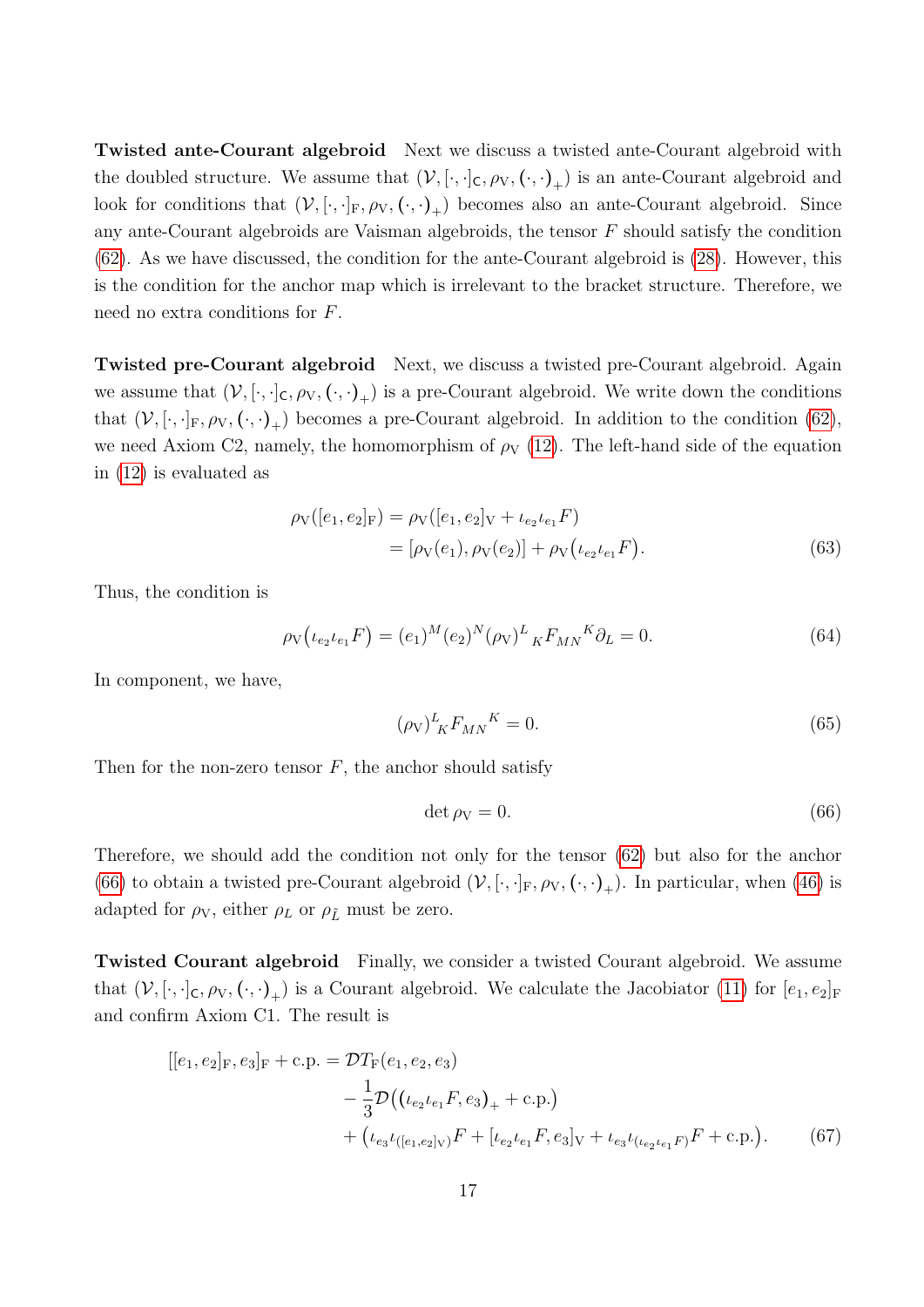Here  $T_F$  is defined by

<span id="page-18-0"></span>
$$
T_{\rm F}(e_1, e_2, e_3) = T(e_1, e_2, e_3) + \frac{1}{3} ((\iota_{e_2} \iota_{e_1} F, e_3)_+ + \text{c.p.}). \tag{68}
$$

Then the condition for Axiom C1 is

$$
-\frac{1}{3}\mathcal{D}((\iota_{e_2}\iota_{e_1}F, e_3)_+ + \text{c.p.})
$$
  
+  $(\iota_{e_3}\iota_{([e_1, e_2]_V)}F + [\iota_{e_2}\iota_{e_1}F, e_3]_V + \iota_{e_3}\iota_{(\iota_{e_2}\iota_{e_1}F)}F + \text{c.p.}) = 0.$  (69)

Since  $(\mathcal{V}, [\cdot,\cdot]_F, \rho_V, (\cdot,\cdot)_+)$  should be a pre-Courant algebroid, the anchor satisfies the condition det  $\rho_V = 0$ . To solve this condition, we assume that the anchor is given by the diagonal form [\(46\)](#page-13-4). Then one of the anchors  $\rho$  or  $\tilde{\rho}$  must be zero. In the following, we select a frame where  $\tilde{\rho} = 0$  and  $\rho$  is an identity matrix. When  $\rho_{\tilde{L}} = 0$ , this implies  $d_* f = 0$  and  $\mathcal{L}_{\xi_i} = 0$  [\[26\]](#page-24-2). Since we assumed that  $(V, [\cdot, \cdot]_C, \rho_V, (\cdot, \cdot)_+)$  becomes a Courant algebroid, the derivation condition [\(18\)](#page-6-0) must hold. This is represented by the local coordinate as [\[12\]](#page-23-5)

$$
0 = \tilde{\partial}^{\rho} A^{\mu} \partial_{\rho} B^{\nu} + \tilde{\partial}^{\rho} B^{\nu} \partial_{\rho} A^{\mu} = \eta^{KL} \partial_{K} A^{\mu} \partial_{L} B^{\nu}, \quad A, B \in \Gamma(L). \tag{70}
$$

Furthermore, the "relaxed" version of the strong constraints [\(47\)](#page-13-3), [\(48\)](#page-14-0) and [\(49\)](#page-14-1) are satisfied as discussed before. The most natural solution to these conditions is obtained by setting  $\tilde{\partial}^{\mu}\Psi = 0$ for any quantities  $\Psi$  in M. Then the Lie bracket  $[\cdot, \cdot]_*$  given in [\(37\)](#page-12-1) becomes zero.

With these conditions at hand, we evaluate [\(69\)](#page-18-0). The first term in the left-hand side of (69) is expressed as

$$
\mathcal{D}(\iota_{e_2}\iota_{e_1}F, e_3)_+ = \frac{1}{2}\mathcal{D}(\iota_{q_3}\iota_{e_2}\iota_{e_1}F). \tag{71}
$$

Here we have introduced the interior product  $\iota_{q_i} : \Gamma(\wedge^p{\cal V}) \to \Gamma(\wedge^{p-1}{\cal V})$  by a doubled 1-form  $q_i$ which acts on a doubled *k*-vector. Therefore,

$$
-\frac{1}{3}\mathcal{D}((\iota_{e_2}\iota_{e_1}F, e_3)_+ + \text{c.p.}) = -\frac{1}{3}\text{d}(\iota_{q_3}\iota_{e_2}\iota_{e_1}F + \text{c.p.}),\tag{72}
$$

where we have used the fact  $\mathcal{D} = d + d_*$ . Likewise, the second term in the left-hand side in [\(69\)](#page-18-0) becomes

$$
\iota_{e_3}\iota_{[e_1,e_2]_C}F + c.p. = \iota_{e_3}\iota_{([X_1,X_2]_L + \mathcal{L}_{X_1}\xi_2 - \mathcal{L}_{X_2}\xi_1 + d(e_1,e_2)_-)}F + c.p.
$$
\n(73)

The third term in the left-hand side of [\(69\)](#page-18-0) is

$$
[\iota_{e_2}\iota_{e_1}F, e_3]_V + c.p. = [\iota_{e_2}\iota_{e_1}F^\mu\partial_\mu, X_3] + \mathcal{L}_{(\iota_{e_2}\iota_{e_1}F^\mu\partial_\mu)}\xi_3 -\mathcal{L}_{X_3}(\iota_{e_2}\iota_{e_1}F_\mu\tilde{\partial}^\mu) + d(\iota_{e_2}\iota_{e_1}F, e_3)_{-} + c.p.
$$
\n(74)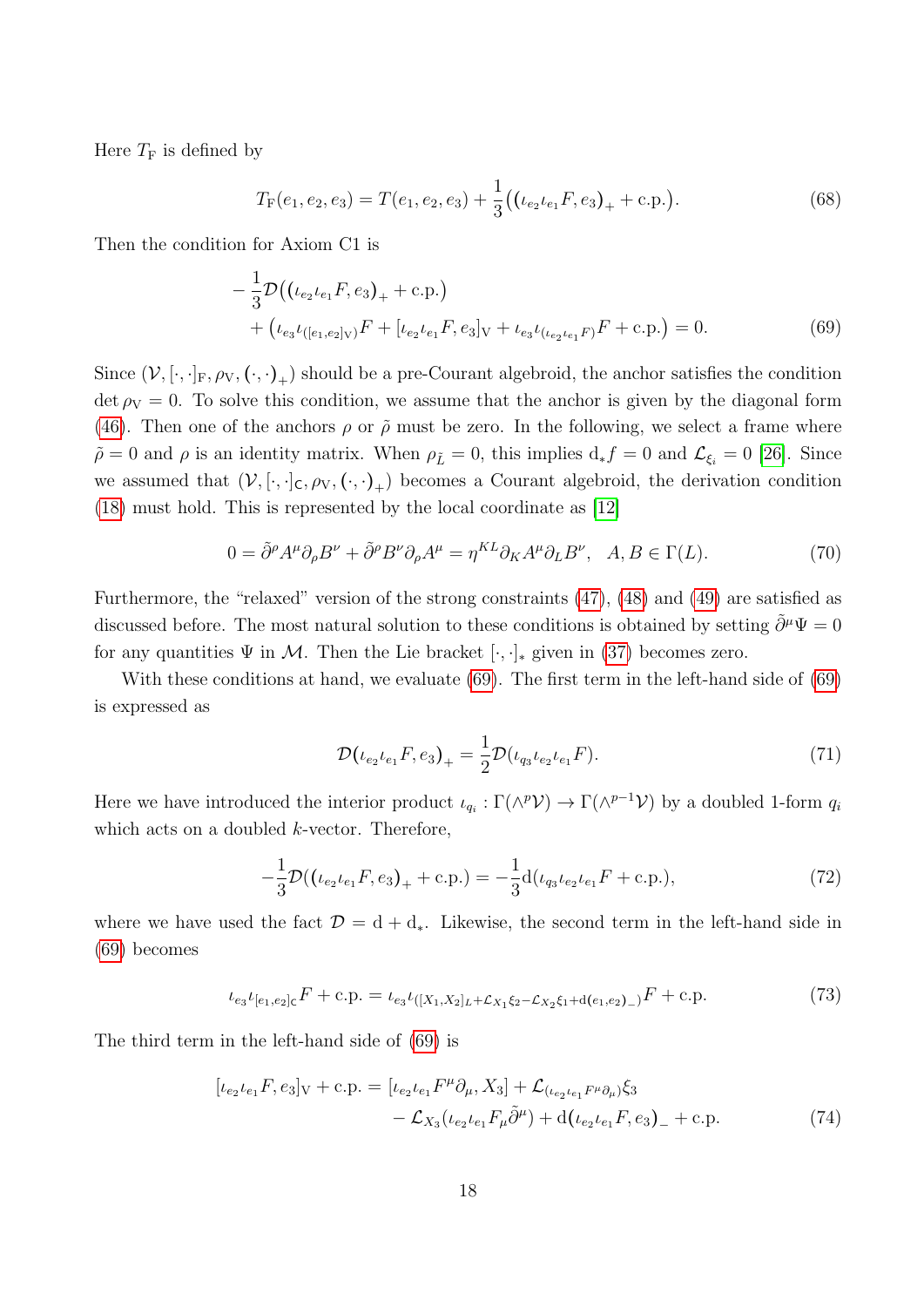Here we have used the following notations,

<span id="page-19-1"></span>
$$
\iota_{e_2}\iota_{e_1}F^l\partial_l = (e_1)^M (e_2)^N F_{MN}{}^l\partial_l,
$$
  
\n
$$
\iota_{e_2}\iota_{e_1}F_l\tilde{\partial}^l = (e_1)^M (e_2)^N F_{MNl}\tilde{\partial}^l.
$$
\n(75)

Then the condition [\(69\)](#page-18-0) is found to be

$$
-\frac{1}{3}\mathrm{d}(\iota_{q_{3}}\iota_{e_{2}}\iota_{e_{1}}F) + \iota_{e_{3}}\iota_{([X_{1},X_{2}]_{L} + \mathcal{L}_{X_{1}}\xi_{2} - \mathcal{L}_{X_{2}}\xi_{1} + \mathrm{d}(\iota_{e_{1},e_{2})})F + [\iota_{e_{2}}\iota_{e_{1}}F^{\mu}\partial_{\mu}, X_{3}] + \mathcal{L}_{(\iota_{e_{2}}\iota_{e_{1}}F^{\mu}\partial_{\mu})}\xi_{3} - \mathcal{L}_{X_{3}}(\iota_{e_{2}}\iota_{e_{1}}F_{\mu}\tilde{\partial}^{\mu}) + \mathrm{d}(\iota_{e_{2}}\iota_{e_{1}}F, e_{3})_{-} + \iota_{e_{3}}\iota_{(\iota_{e_{2}}\iota_{e_{1}}F)}F + \mathrm{c.p.} = 0.
$$
\n(76)

If F is a totally anti-symmetric tensor  $H_{\mu\nu\rho}\tilde{\partial}^{\mu}\wedge \tilde{\partial}^{\nu}\wedge \tilde{\partial}^{\rho}$ , one can show that the left-hand side of [\(76\)](#page-19-1) becomes  $\iota_{X_3}\iota_{X_2}\iota_{X_1} dH$ . Therefore when  $dH = 0$ , Axiom C1 holds and  $(\mathcal{V}, [\cdot, \cdot]_F, \rho_V, (\cdot, \cdot)_+)$ becomes the H-twisted standard Courant algebroid known in the literature. When we consider the condition  $\tilde{\partial}^{\mu}\Phi = 0$ , then as described in Section 4.1, this means that we restrict the doubled space to a leaf in the foliation  $\mathcal F$  of  $\mathcal M$ . This leaf is interpreted as the physical space-time and  $dH = 0$  is nothing but the Bianchi identity for the field strength of the NS-NS B-field in type II supergravity.

On the other hand, when we consider an alternative frame  $\rho_L = 0$ ,  $\partial_\mu \Psi = 0$ , we have  $df = 0$ ,  $\mathcal{L}_{X_i} = 0$  and  $[\cdot, \cdot]_L = 0$ . In this case,  $F = R^{\mu\nu\rho}\partial_\mu \wedge \partial_\nu \wedge \partial_\rho$  is allowed and  $d_*R = 0$  appears as a condition. The other possibilities including  $F = f_{\mu\nu}^{\ \ \rho} \tilde{\partial}^{\mu} \wedge \tilde{\partial}^{\nu} \wedge \partial_{\rho}$  and  $F = Q_{\mu}^{\ \ \nu\rho} \tilde{\partial}^{\mu} \wedge \partial_{\nu} \wedge \partial_{\rho}$ would be allowed for general  $\rho_V$  [\(43\)](#page-13-1). In particular, the role of the non-diagonal component  $\tilde{\rho}^{\mu\nu}$  in [\(43\)](#page-13-1) and the tensors  $f_{\mu\nu}{}^{\rho}$ ,  $Q_{\mu}{}^{\nu\rho}$  is discussed in [\[10\]](#page-23-3).

## <span id="page-19-0"></span>5 From algebroids to algebras on group manifolds

In this section, we make a brief comment on the doubled structures discussed in this paper and those in group manifolds. The notion of the "double" has been originally proposed in the context of Hopf algebras by Drinfel'd [\[37\]](#page-25-3). A classical limit of this operation is implemented in Lie algebras [\[38,](#page-25-4) [39\]](#page-25-5). A well known fact is that a Lie algebra is defined by the left invariant vectors at the unit element of a group manifold. On the other hand, DFT on group manifolds has recently been considered [\[40\]](#page-25-6). In this setup, the manifest T-duality of DFT is generalized to the so-called Poisson-Lie T-duality [\[14\]](#page-23-11). An essential feature of the Poisson-Lie T-duality lies in the structure of the Drinfel'd double of the underlying group manifold. Indeed, the Lie algebras associated with the abovementioned group is given by the Drinfel'd double. We note that it is possible to introduce the para-Hermitian nature even for group manifolds [\[41\]](#page-25-7). It is therefore natural to consider the relation between the doubled structure of the algebroids discussed here and the Lie algebras of the group manifold. The left invariant vector fields that define the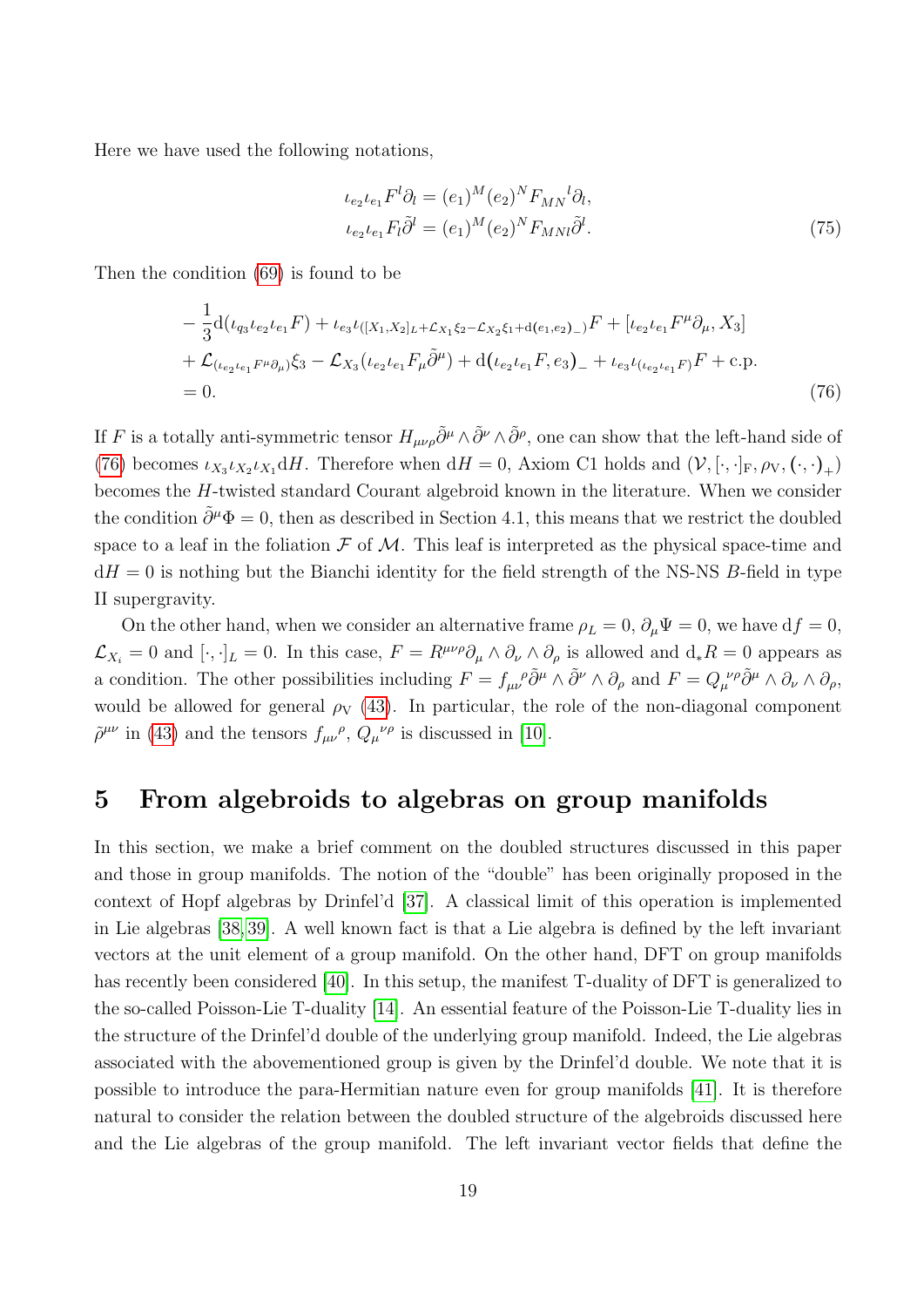Lie algebra of the group manifold are essentially given by a point on the group, namely, the unit element. Therefore, in order to find the associated Lie algebras from the algebroids, we consider only the unit element on the group manifold and restrict the vector space to the one for the left invariant vectors. This procedure is achieved by setting  $\rho_V = 0$ . Then we have  $\rho_E^* d_0 = d = 0, \rho_{E^*}^* d_0 = d_* = 0, \mathcal{D} = 0.$  Under these conditions, Axioms C1 - C5 are rewritten as

**Axiom C1** Jac $(e_1, e_2, e_3) = 0$ . The C-bracket becomes a Lie bracket.

**Axiom C2** This becomes trivial by  $\rho_V = 0$ .

**Axiom C3**  $[e_1, fe_2]_C = f[e_1, e_2]_C$  for any  $f \in C^{\infty}(M)$ . This shows the bilinearity of the Lie bracket.

**Axiom C4** This becomes trivial by  $\mathcal{D} = 0$ .

Axiom C5  $([e_1, e_2]_C, e_3)_+ + (e_1, [e_1, e_3]_C)_+ = 0.$ 

The last one is the compatibility condition between  $[e_1, e_2]_C$  and  $(\cdot, \cdot)_+$ . In general, a Lie algebra that has the compatible bilinear form  $(\cdot, \cdot)_+$  is called a quadratic Lie algebra. It is also known that quadratic Lie algebras are infinitesimal algebras of Poisson-Lie groups. Therefore, we can see that a quadratic Lie algebra  $(\mathcal{V}, [\cdot, \cdot]_{\mathsf{C}}, (\cdot, \cdot)_{+})$  is obtained by the Courant algebroid made by the Drinfel'd double on the group manifold.

Now let us consider the Vaisman algebroid. As we have shown, the Jacobi identity is broken by the following quantities  $J_1, J_2$ :

$$
J_1 = \iota_{X_3} \Big( d[\xi_1, \xi_2]_{E^*} - \mathcal{L}_{\xi_1} d\xi_2 + \mathcal{L}_{\xi_2} d\xi_1 \Big) + \iota_{\xi_3} \Big( d_* [X_1, X_2]_E - \mathcal{L}_{X_1} d_* X_2 + \mathcal{L}_{X_2} d_* X_1 \Big),
$$
  

$$
J_2 = \Big( \mathcal{L}_{d_*\left(e_1, e_2\right)_-} \xi_3 + [d(e_1, e_2)_-, \xi_3]_{E^*} \Big) - \Big( \mathcal{L}_{d(e_1, e_2)_-} X_3 + [d_*\left(e_1, e_2\right)_-, X_3]_E \Big).
$$
 (77)

When we set  $\rho_V = 0, d = 0, d_* = 0$ , then it is obvious that  $J_1 = J_2 = 0$ . Thus, even if we consider the algebroid where Axiom C1 does not hold, going to the algebra, we end up with  $Jac(e_1, e_2, e_3) = 0$  and the bracket becomes a Lie bracket. Therefore, all the algebroids with doubled structure discussed in this paper reduce to the quadratic Lie algebras at the unit of the group manifold. Since the doubled structure of algebroids is essentially irrelevant to the group action, the DFT algebroids discussed in this paper are non-group generalizations of the quadratic Lie algebras defined by the Drinfel'd double. This would be a key property for the further generalizations of the Poisson-Lie T-duality.

### <span id="page-20-0"></span>6 Conclusion and discussions

We studied doubled aspects of algebroid structures appearing in double field theory (DFT). The gauge symmetry is governed by a skew-symmetric bracket called the C-bracket. The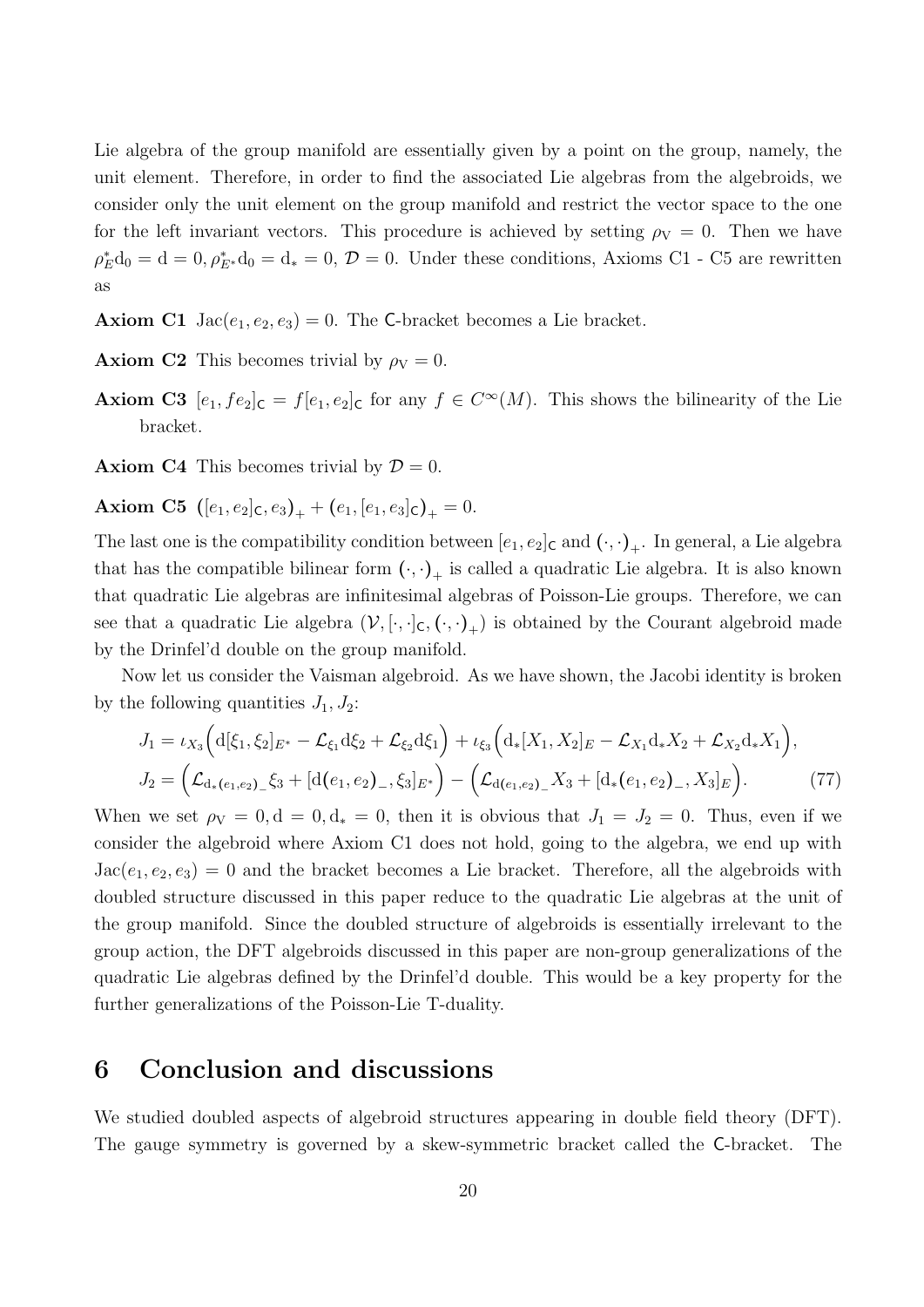C-bracket unifies the two characteristic symmetries in string theory, the diffeomorphism and the  $U(1)$  gauge symmetry of the NSNS B-field, in an  $O(D, D)$  T-duality covariant way. The C-bracket suggests doubled structures as a mathematical nature of DFT. Indeed, one of the notable features of algebroids equipped with the C-bracket is its doubled nature that evokes the Drinfel'd double for Lie bialgebras. Among other things, the Vaisman algebroid that appears most naturally on the tangent bundle of the para-Hermitian manifold consists of a pair of Lie algebroids on the doubled foliations [\[12\]](#page-23-5). This is similar to the Drinfel'd double discussed in the Courant algebroid [\[6\]](#page-22-5). It has been pointed out that the strong constraint of DFT, which is the most important condition for the theory to be a consistent physical theory, is nothing but the necessary condition that the Lie algebroid pairs become a Lie bialgebroid. After solving the strong constraint, the Vaisman algebroid reduces to the Courant algebroid in the physical space-time. It has also been shown that once the strong constraint is imposed on any quantities on the para-Hermitian manifold, the gauge algebra in DFT closes. In this sense, the consistency condition for the Lie algebroid pairs is a geometrical realization of the strong constraint in DFT.

In this paper, we first classified possible algebroid structures allowed by the independent axioms among C1-C5. Other than the Courant and the Vaisman algebroids, we showed that there are additional algebroid structures defined by parts of Axioms C1-C5. We showed that there are four distinct algebroids, which we call the ante-Courant, the pre-Courant, the Jacobi Vaisman and the Jacobi pre-Courant algebroids.

We then introduced the doubled structure and the C-bracket and tried to construct these algebroids explicitly. Similar to the Vaisman and the Courant algebroids, we found that the ante- and the pre-Courant algebroids are built out of two dual Lie algebroids with appropriate conditions. We also showed that the conditions for the pre-Courant algebroid is necessary for non-trivial Poisson structures. On the other hand, we found that the Jacobi Vaisman and the Jacobi ante-Courant algebroids are inconsistent with the doubled structure and the Cbracket. We nevertheless stress that they are allowed axiomatically. Although they are not compatible with the doubled structure and the C-bracket, it would be interesting to explore explicit examples of these algebroids based on a consistent bracket.

In the latter part of this paper, we exhibit the concrete examples of the DFT algebroids in the doubled space-time. We consider the  $2D$ -dimensional flat para-Hermitian manifold as a doubled space-time. We found that the consistency conditions of the doubled structures for these algebroids are just the relaxed versions of the strong constraint in DFT. We also studied the consistency conditions for the twisted DFT algebroids. The twist is introduced by a (2, 1) tensor in the para-Hermitian manifold. We clarify that the tensor should satisfy appropriate conditions related by the anchors in the Lie algebroid pairs of the doubled structure. We showed that the (relaxed versions of) the strong constraint implies the induced Poisson structure in general. This means that the Poisson structure is closely related to the doubled nature of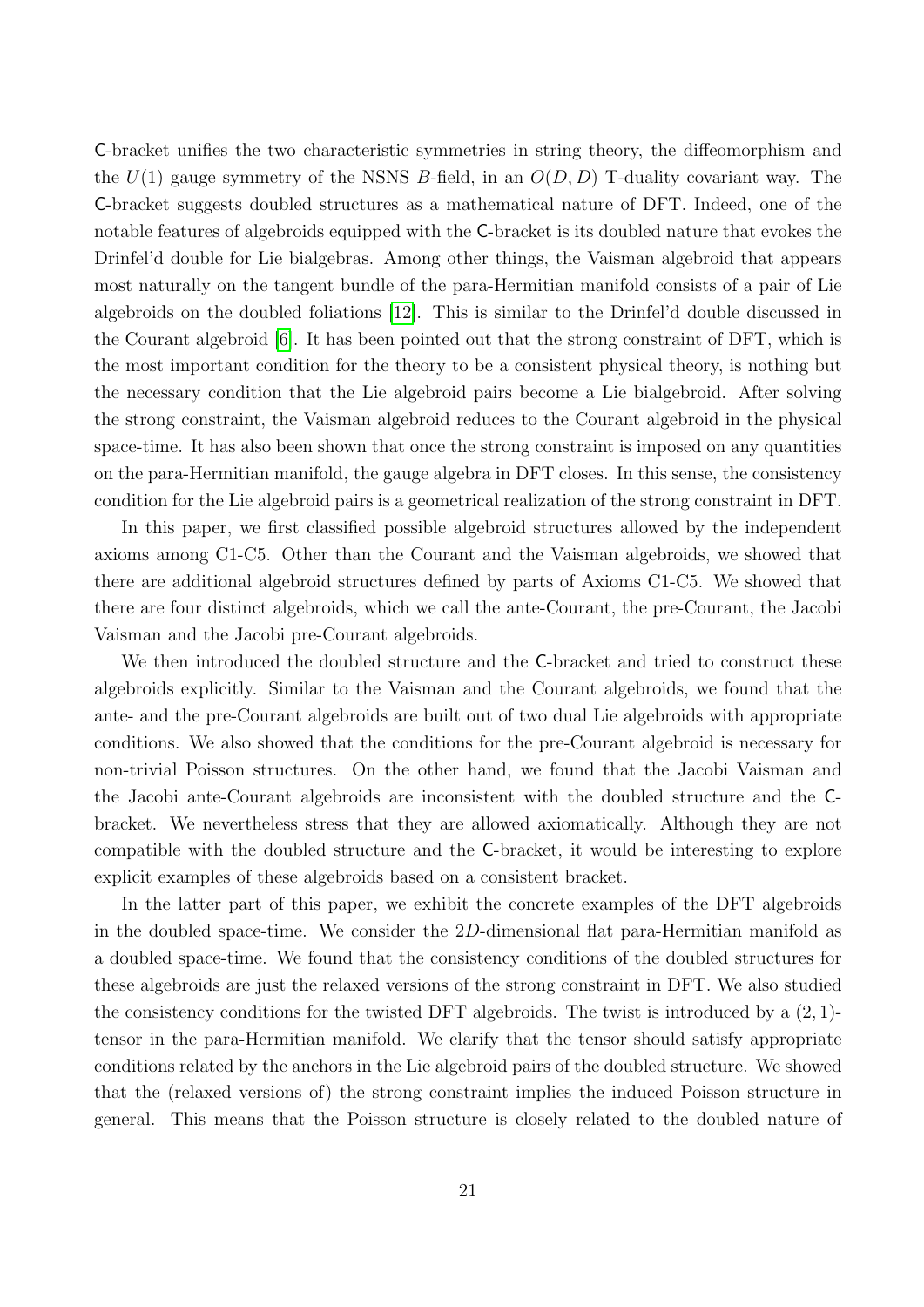algebroids. Even though, this becomes trivial in the flat para-Hermitian manifold, it still provides non-trivial structures in the general curved para-Hermitian manifold.

We finally comment on the doubled structures in group manifolds. The doubled structure discussed in the algebroids is taken over to those for the Lie algebras in the group manifolds. The nature of the strong constraint, the double, and the Poisson structure are all necessary ingredients for the Poisson-Lie T-duality. These structures are important when one considers generalizations of T-duality in general curved doubled space. The doubled structure would also be important to study the global aspects of the doubled space-time [\[42\]](#page-25-8). It would be interesting to study further this direction. We will come back to these issues in future studies.

### Acknowledgments

The authors would like to thank K. Shiozawa for useful discussions. The work of H. M. is supported in part by the Sasakawa Scientific Research Grant (No. 2020-2009) from the Japan Science Society. The work of S. S. is supported in part by Grant-in-Aid for Scientific Research, JSPS KAKENHI Grant Number JP20K03952.

The data that supports the findings of this study are available within the article.

## References

- <span id="page-22-0"></span>[1] W. Siegel, "Two vierbein formalism for string inspired axionic gravity," Phys. Rev. D 47 (1993) 5453 doi:10.1103/PhysRevD.47.5453 [\[hep-th/9302036\]](http://arxiv.org/abs/hep-th/9302036), "Superspace duality in lowenergy superstrings," Phys. Rev. D 48 (1993) 2826 doi:10.1103/PhysRevD.48.2826 [\[hep](http://arxiv.org/abs/hep-th/9305073)[th/9305073\]](http://arxiv.org/abs/hep-th/9305073), "Manifest duality in low-energy superstrings," [hep-th/9308133.](http://arxiv.org/abs/hep-th/9308133)
- <span id="page-22-1"></span>[2] C. Hull and B. Zwiebach, "Double Field Theory," JHEP 0909 (2009) 099 doi:10.1088/1126- 6708/2009/09/099 [\[arXiv:0904.4664](http://arxiv.org/abs/0904.4664) [hep-th]].
- <span id="page-22-2"></span>[3] I. Vaisman, "On the geometry of double field theory," J. Math. Phys. 53 (2012) 033509 doi:10.1063/1.3694739 [\[arXiv:1203.0836](http://arxiv.org/abs/1203.0836) [math.DG]].
- <span id="page-22-3"></span>[4] I. Vaisman, "Towards a double field theory on para-Hermitian manifolds," J. Math. Phys. 54 (2013) 123507 doi:10.1063/1.4848777 [\[arXiv:1209.0152](http://arxiv.org/abs/1209.0152) [math.DG]].
- <span id="page-22-4"></span>[5] O. Hohm, C. Hull and B. Zwiebach, "Background independent action for double field theory," JHEP 07 (2010), 016 doi:10.1007/JHEP07(2010)016 [\[arXiv:1003.5027](http://arxiv.org/abs/1003.5027) [hep-th]].
- <span id="page-22-5"></span>[6] Z-J. Liu, A. Weinstein, P. Xu, "Manin Triples for Lie Bialgebroids," J. Differential Geom. 45 (1997) 547 [\[dg-ga/9508013\]](http://arxiv.org/abs/dg-ga/9508013).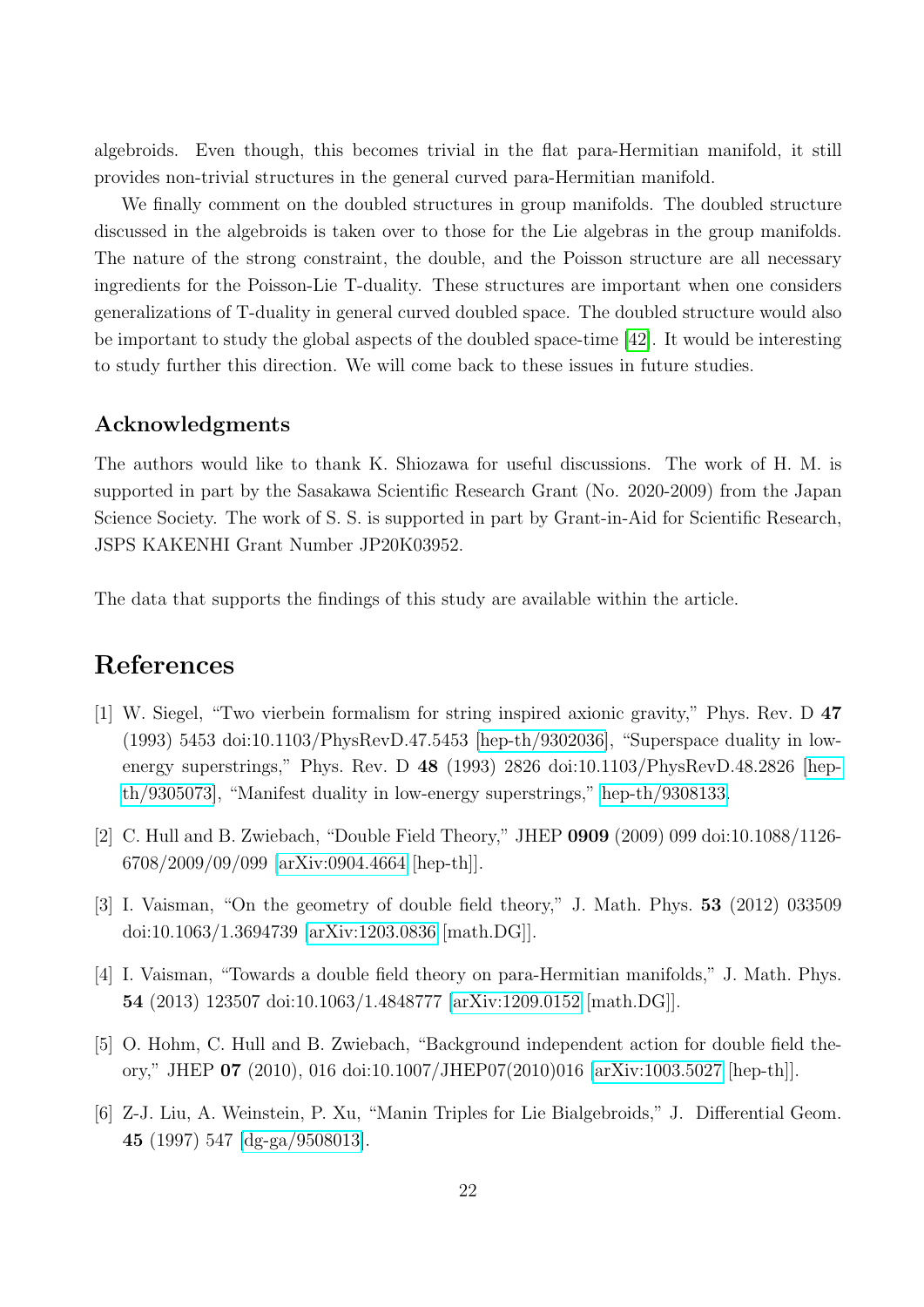- <span id="page-23-0"></span>[7] T. J. Courant, "Dirac Manifolds," Trans. Amer. Math. Soc. 319 (1990) 631.
- <span id="page-23-1"></span>[8] D. Svoboda, "Algebroid Structures on Para-Hermitian Manifolds," J. Math. Phys. 59 (2018) no.12, 122302 doi:10.1063/1.5040263 [\[arXiv:1802.08180](http://arxiv.org/abs/1802.08180) [math.DG]].
- <span id="page-23-2"></span>[9] U. Carow-Watamura, K. Miura, S. Watamura and T. Yano, "Metric algebroid and Dirac generating operator in Double Field Theory," [\[arXiv:2005.04658](http://arxiv.org/abs/2005.04658) [hep-th]].
- <span id="page-23-3"></span>[10] A. Chatzistavrakidis, L. Jonke, F. S. Khoo and R. J. Szabo, "Double Field Theory and Membrane Sigma-Models," JHEP 1807 (2018) 015 doi:10.1007/JHEP07(2018)015 [\[arXiv:1802.07003](http://arxiv.org/abs/1802.07003) [hep-th]].
- <span id="page-23-4"></span>[11] C. Hull and B. Zwiebach, "The Gauge algebra of double field theory and Courant brackets," JHEP 0909 (2009) 090 doi:10.1088/1126-6708/2009/09/090 [\[arXiv:0908.1792](http://arxiv.org/abs/0908.1792) [hep-th]].
- <span id="page-23-5"></span>[12] H. Mori, S. Sasaki and K. Shiozawa, "Doubled Aspects of Vaisman Algebroid and Gauge Symmetry in Double Field Theory," J. Math. Phys. 61 (2020) no.1, 013505 doi:10.1063/1.5108783 [\[arXiv:1901.04777](http://arxiv.org/abs/1901.04777) [hep-th]].
- <span id="page-23-6"></span>[13] C. Klimcik, "Poisson-Lie T duality," Nucl. Phys. Proc. Suppl. 46 (1996) 116 doi:10.1016/0920-5632(96)00013-8 [\[hep-th/9509095\]](http://arxiv.org/abs/hep-th/9509095).
- <span id="page-23-11"></span>[14] C. Klimcik and P. Severa, "Dual nonAbelian duality and the Drinfeld double," Phys. Lett. B 351 (1995) 455 doi:10.1016/0370-2693(95)00451-P [\[hep-th/9502122\]](http://arxiv.org/abs/hep-th/9502122).
- <span id="page-23-7"></span>[15] R. Von Unge, "Poisson Lie T plurality," JHEP 0207 (2002) 014 doi:10.1088/1126- 6708/2002/07/014 [\[hep-th/0205245\]](http://arxiv.org/abs/hep-th/0205245).
- <span id="page-23-8"></span>[16] Y. Sakatani, "U-duality extension of Drinfel'd double," PTEP 2020 (2020) no.2, 023B08 doi:10.1093/ptep/ptz172 [\[arXiv:1911.06320](http://arxiv.org/abs/1911.06320) [hep-th]].
- [17] E. Malek and D. C. Thompson, "Poisson-Lie U-duality in Exceptional Field Theory," JHEP 04 (2020), 058 doi:10.1007/JHEP04(2020)058 [\[arXiv:1911.07833](http://arxiv.org/abs/1911.07833) [hep-th]].
- [18] C. D. A. Blair, D. C. Thompson and S. Zhidkova, "Exploring Exceptional Drinfeld Geometries," [\[arXiv:2006.12452](http://arxiv.org/abs/2006.12452) [hep-th]].
- <span id="page-23-9"></span>[19] E. Malek, Y. Sakatani and D. C. Thompson, " $E_{6(6)}$  Exceptional Drinfel'd Algebras," [\[arXiv:2007.08510](http://arxiv.org/abs/2007.08510) [hep-th]].
- <span id="page-23-10"></span>[20] F. Hassler, "Poisson-Lie T-Duality in Double Field Theory," Phys. Lett. B 807 (2020), 135455 doi:10.1016/j.physletb.2020.135455 [\[arXiv:1707.08624](http://arxiv.org/abs/1707.08624) [hep-th]].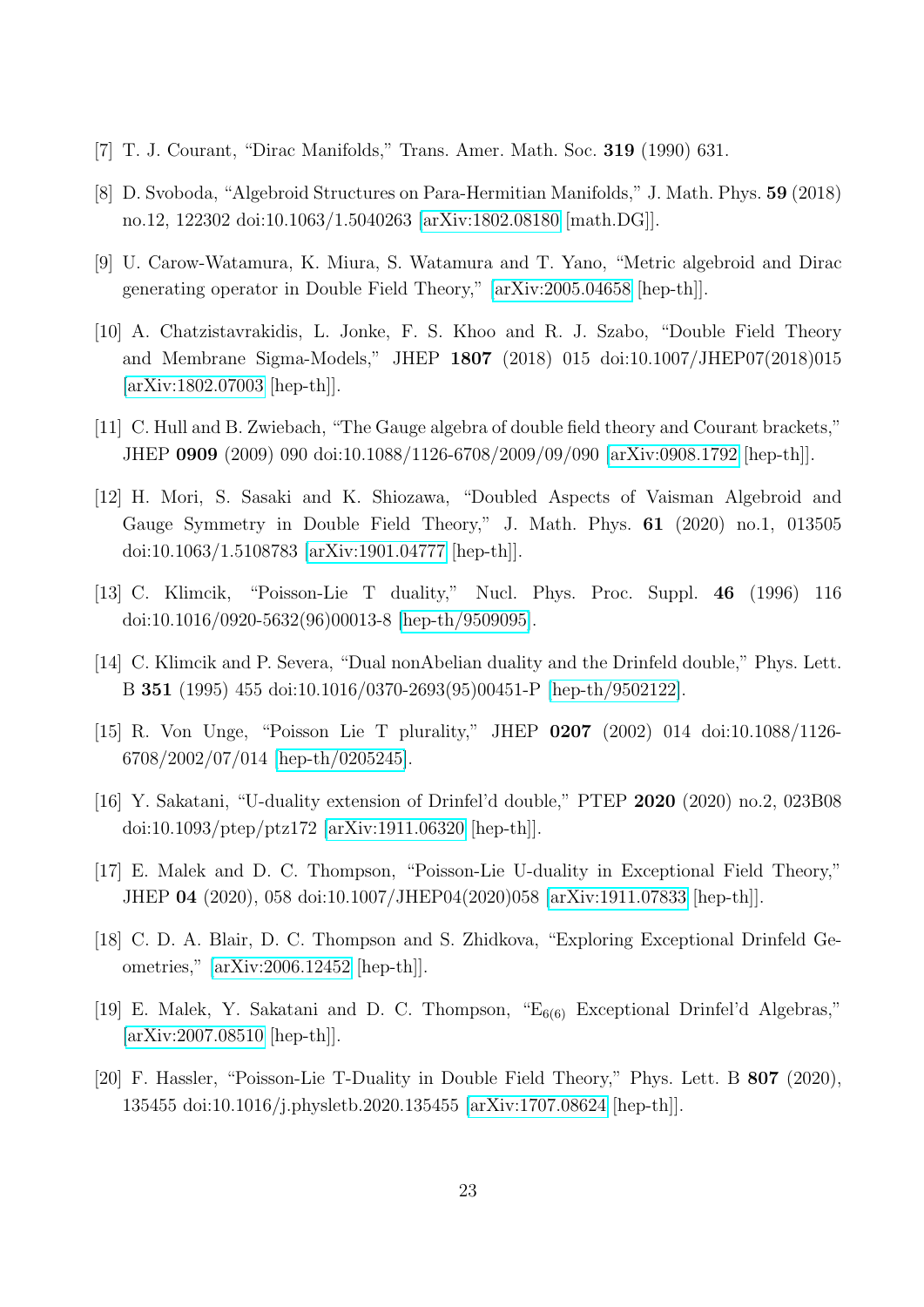- [21] S. Demulder, F. Hassler and D. C. Thompson, "Doubled aspects of generalised dualities and integrable deformations," JHEP 02 (2019) 189 doi:10.1007/JHEP02(2019)189 [\[arXiv:1810.11446](http://arxiv.org/abs/1810.11446) [hep-th]].
- [22] Y. Sakatani, "Type II DFT solutions from Poisson-Lie T-duality/plurality," PTEP (2019) 073B04 doi:10.1093/ptep/ptz071 [\[arXiv:1903.12175](http://arxiv.org/abs/1903.12175) [hep-th]].
- [23] L. Hlavat´y and I. Petr, "Poisson-Lie plurals of Bianchi cosmologies and Generalized Supergravity Equations," JHEP 04 (2020), 068 doi:10.1007/JHEP04(2020)068 [\[arXiv:1910.08436](http://arxiv.org/abs/1910.08436) [hep-th]].
- <span id="page-24-0"></span>[24] E. T. Musaev, "On non-abelian U-duality of 11D backgrounds," [\[arXiv:2007.01213](http://arxiv.org/abs/2007.01213) [hep $th$ .
- <span id="page-24-1"></span>[25] F. Delduc, M. Magro and B. Vicedo, "An integrable deformation of the  $AdS_5 \times S^5$ superstring action," Phys. Rev. Lett. 112 (2014) no.5, 051601 doi:10.1103/PhysRevLett.112.051601 [\[arXiv:1309.5850](http://arxiv.org/abs/1309.5850) [hep-th]].
- <span id="page-24-2"></span>[26] K. C. H. Mackenzie and P. Xu, "Lie bialgebroids and Poisson groupoids," Duke Math. J. 73 (1994) 415.
- <span id="page-24-3"></span>[27] K. Uchino, "Remarks on the Definition of a Courant Algebroid," Lett. Math. Phys. 60 (2002) 171 [\[arXiv:math/0204010](http://arxiv.org/abs/math/0204010) [math.DG]].
- <span id="page-24-4"></span>[28] I. Vaisman, "Transitive Courant algebroids," Int. J. Math. Sci. 2005 (2005) 1737 [\[arXiv:math/0407399\]](http://arxiv.org/abs/math/0407399).
- <span id="page-24-5"></span>[29] L. Freidel, F. J. Rudolph and D. Svoboda, "A Unique Connection for Born Geometry," Commun. Math. Phys. 372 (2019) no.1, 119 doi:10.1007/s00220-019-03379-7 [\[arXiv:1806.05992](http://arxiv.org/abs/1806.05992) [hep-th]].
- [30] V. E. Marotta and R. J. Szabo, "Para-Hermitian Geometry, Dualities and Generalized Flux Backgrounds," Fortsch. Phys. 67 (2019) no.3, 1800093 doi:10.1002/prop.201800093 [\[arXiv:1810.03953](http://arxiv.org/abs/1810.03953) [hep-th]].
- <span id="page-24-6"></span>[31] L. Freidel, F. J. Rudolph and D. Svoboda, "Generalised Kinematics for Double Field Theory," JHEP 11 (2017) 175 doi:10.1007/JHEP11(2017)175 [\[arXiv:1706.07089](http://arxiv.org/abs/1706.07089) [hep-th]].
- <span id="page-24-7"></span>[32] N. Hitchin, "Generalized Calabi-Yau manifolds," Quart. J. Math. 54 (2003) 281 doi:10.1093/qjmath/54.3.281 [\[math/0209099](http://arxiv.org/abs/math/0209099) [math-dg]].
- <span id="page-24-8"></span>[33] M. Gualtieri, "Generalized Complex Geometry," Ann. of Math. 174 (2011) 75 [\[arXiv:math/0703298\]](http://arxiv.org/abs/math/0703298).